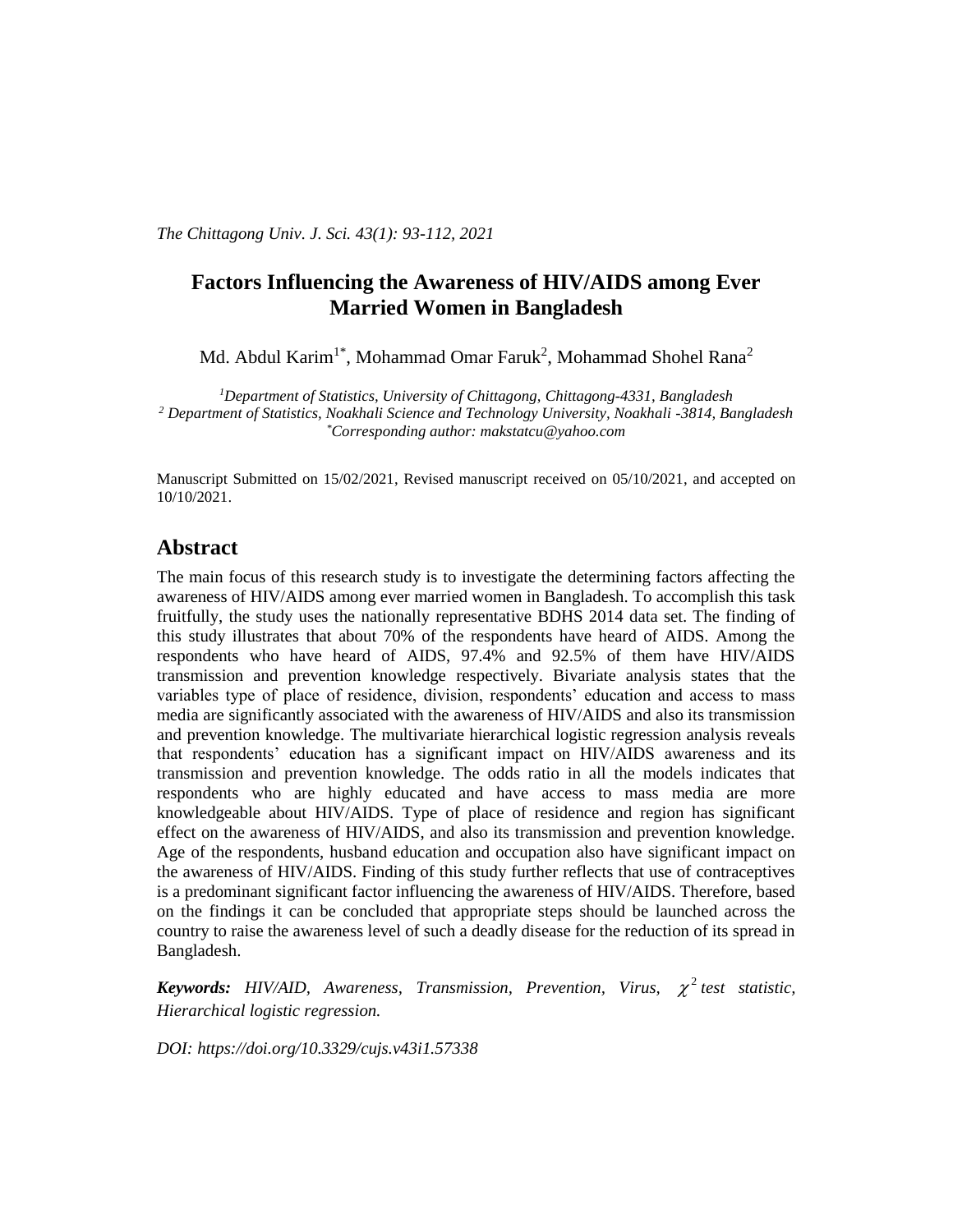এই গবেষণা সমীক্ষারমূল কেন্দ্রবিন্দু হলো বাংলাদেশের বিবাহিত মহিলাদের মধ্যে  $\rm HIV/ALDS$  সচেতনাকে প্রভাবিতকারী গুণনিয়ক গুলি অনুসন্ধান করা। এই কাজটি ফলপ্রসৃভাবে সম্পাদন করতে অধ্যয়নটিতে জাতীয় প্রতিনিধিত্বকারী BDHS-২০১৪ ডেটা সেট ব্যবহার করা হয়। এই সমীক্ষার অনুসন্ধানে প্রমানিত হয়েছে যে, প্রায় ৭০% উত্তরদাতা এইডস সম্মন্ধে সচেতন। যারা এইডস সমন্ধে শুনেছেন তাদের মধ্যে যথাক্রমে ৯৭.৪% এবং ৯২.৫%  $\rm HIV/ALDS$  সংক্রমন এবং প্রতিরোধ সম্পর্কে জ্ঞান রাখে। দ্বি-চলক বিশ্লেষনে প্রতীয়মান হয় যে, আবাসম্থল, বিভাগ, উত্তরদাতাদের শিক্ষা এবং গণমাধ্যম ব্যবহারকারীগণ  $\rm{HIV/ALDS}$  সম্পর্কে তাৎপর্যপূর্ণভাবে সচেতন এবং এর সংক্রমন ও প্রতিরোধ জ্ঞানের সাথে উল্লেখযোগ্যভাবে জড়িত। বহুচলক হায়ারারকিকাল লজিষ্টিক রিগ্রেশন বিশ্লেষনে প্রতীয়নমান হয়েছে যে, উত্তরদাতাদের শিক্ষা  $\rm HIV/ALDS$ সচেতনতা এবং এর সংক্রমণ ও প্রতিরোধ জ্ঞানের উপর উল্লেখযোগ্য প্রভাব ফেলে। সমন্ত মডেলের অডস অনুপাত নির্দেশ করে যে, উচ্চ শিক্ষা এবং গণমাধ্যমে অ্যাক্সেস রয়েছে এমন উত্তরদাতারা  $\rm HIV/ALDS$ সম্পৰ্কে আরো জ্ঞানবান। আবাসম্বল এবং বিভাগ  $\rm HIV/ALDS$  সচেতনতা এবং এর সংক্রমন ও প্রতিরোধ জ্ঞানের উপর উল্লেখযোগ্য প্রভাব রয়েছে। উত্তরদাতাদের বয়স, স্বামীর শিক্ষা এবং পেশা  $\rm HIV/ALDS$ সচেতনতার উপরও তাৎপর্যপূর্ণ প্রভাব রয়েছে। এই গবেষণার ফলাফলে আরো প্রতীয়মান হয় যে, গর্ভনিরোধক ব্যবহার  $\rm{HIV/ALDS}$  সচেতনতার উপর একটি উল্লেখযোগ্য প্রভাব বিস্তারকারী নির্ণায়ক। সূতরাং, ফলাফল এর উপর ভিত্তি করে উপসংহারে বলা যায় যে, বাংলাদেশে এর বিস্তার হ্রাসের জন্য এ জাতীয় মারাত্মক রোগের সচেতনতা স্তর বাড়াতে দেশ জুড়ে যথাযথ পদক্ষেপ গ্রহণ করা জৱরী।

# **1. Introduction**

Acquired Immune Deficiency Syndrome (AIDS) is a deadly disease lead to the death of human life. AIDS is an illness caused by a virus called HIV, which stands for Human Immunodeficiency Virus. Once someone infected with HIV the virus will remain into the body for the whole life. No cure or even no vaccine invented yet to prevent people from its infection. HIV attacks the CD4 cell (T cell), which help the immune system fight off the infection. In addition, HIV reduces the number of CD4 cells in the body, and gradually the human immune system become weak and unable to fight off other opportunistic disease. These opportunistic infections take the advantage of a very weak immune system and gradually lead to the disease like AIDS. Moreover, AIDS is the stage of infection that occurs when immune system is badly damaged and the human body becomes vulnerable to opportunistic infections and ultimately life gradually fall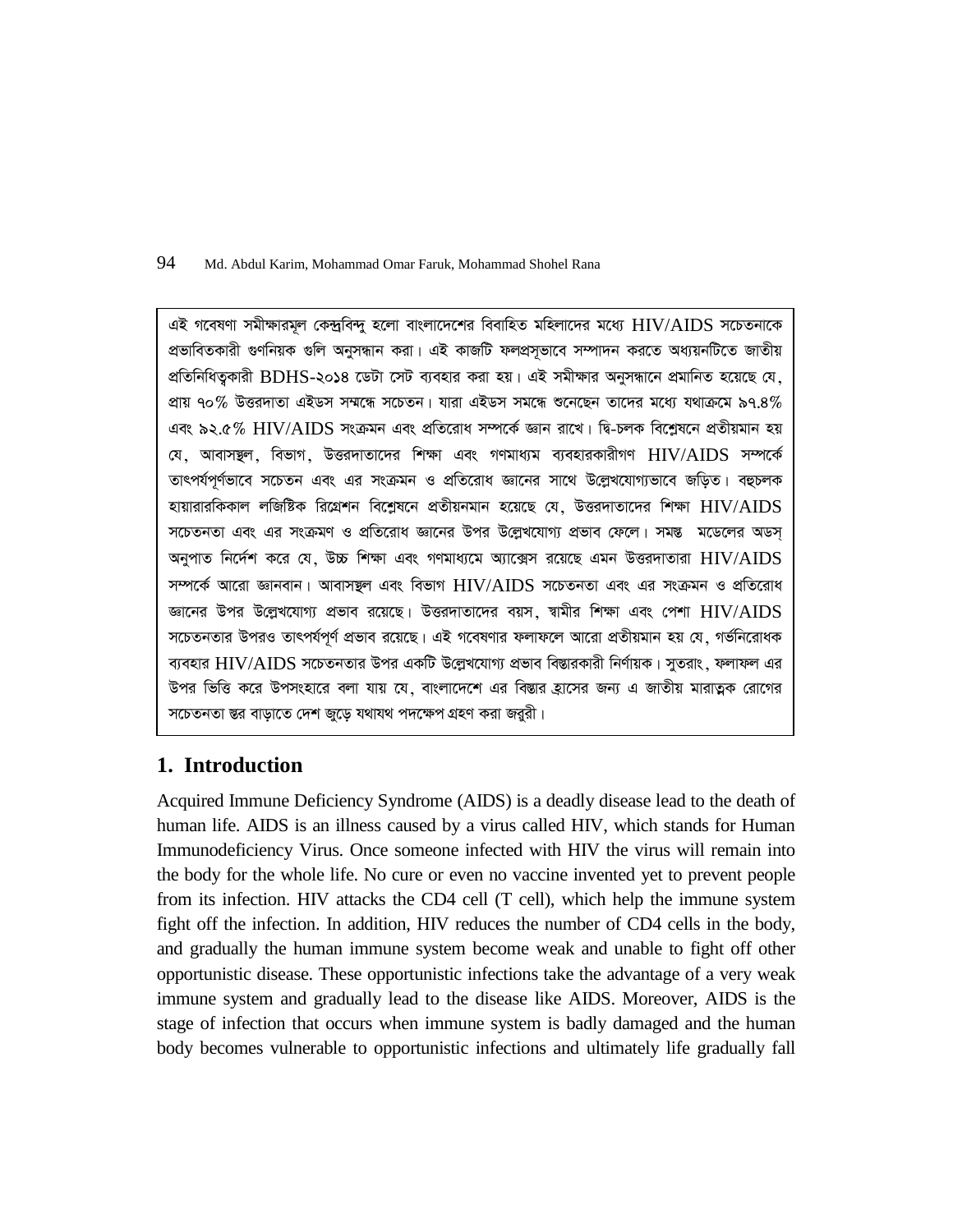

into tremendous risk of death. The first case of AIDS was officially avowed in the USA on June 5, 1981, since then the world experiencing a terrific health risk. At the end of 2015, 36.7 million people living with HIV worldwide [1]. Globally, the number of new HIV infection were 2.1 million and the number of death due to AIDS was 1.1 million in 2015. Since the beginning of this epidemic, the numbers of people becomes infected with AIDS is 78 million and a total of 35 million people have died due to AIDS in the world [2]. In Asia pacific, the estimated number of people living with HIV was 5.1 million and the ever prevalence rate is 0.2% in 2015 [3]. In 2015, the number of death due to AIDS was 0.18 million and the estimated number of new HIV infection was 0.3 million in Asia pacific [4]. As HIV/AIDS is a deadly epidemic in the current world and causing death in a great amount, so as this continuation, Bangladesh is not out of this consequence. Although, still Bangladesh is low prevalence country compared to other neighboring countries as well as other countries in the world, but attention should be kept on the spread of this dangerous epidemic and regular monitoring is essential. Different studies reported that the current prevalence rate of HIV/AIDS in Bangladesh is still remains less than 0.01% [5-6]. The first case of HIV/AIDS in Bangladesh was detected in 1989 [7]. The total number of new HIV infection decreases from 445 in 2011 to 433 in 2014. However, the number of new AIDS case (51) remain same in both period but the number of death due to AIDS increases to 91 in 2014 from 84 in 2011 [8- 9]. Thus, it is very important to know the current scenario of awareness, knowledge, and attitude towards the HIV/AIDS epidemic in Bangladesh. Keeping it in view, it is immensely important to extensively study the awareness of HIV/AIDS along with its transmission and prevention knowledge because this disease is vulnerable due to high risk factors in the densely populated country like Bangladesh. Therefore, this research paper attempts to extensively study the awareness of HIV/AIDS along with its transmission and prevention knowledge among ever married women in Bangladesh.

### **2. Objectives of the Study**

The prime objective of this research study is to thoroughly investigate the awareness of HIV/AIDS, its transmission and prevention knowledge because it is one of the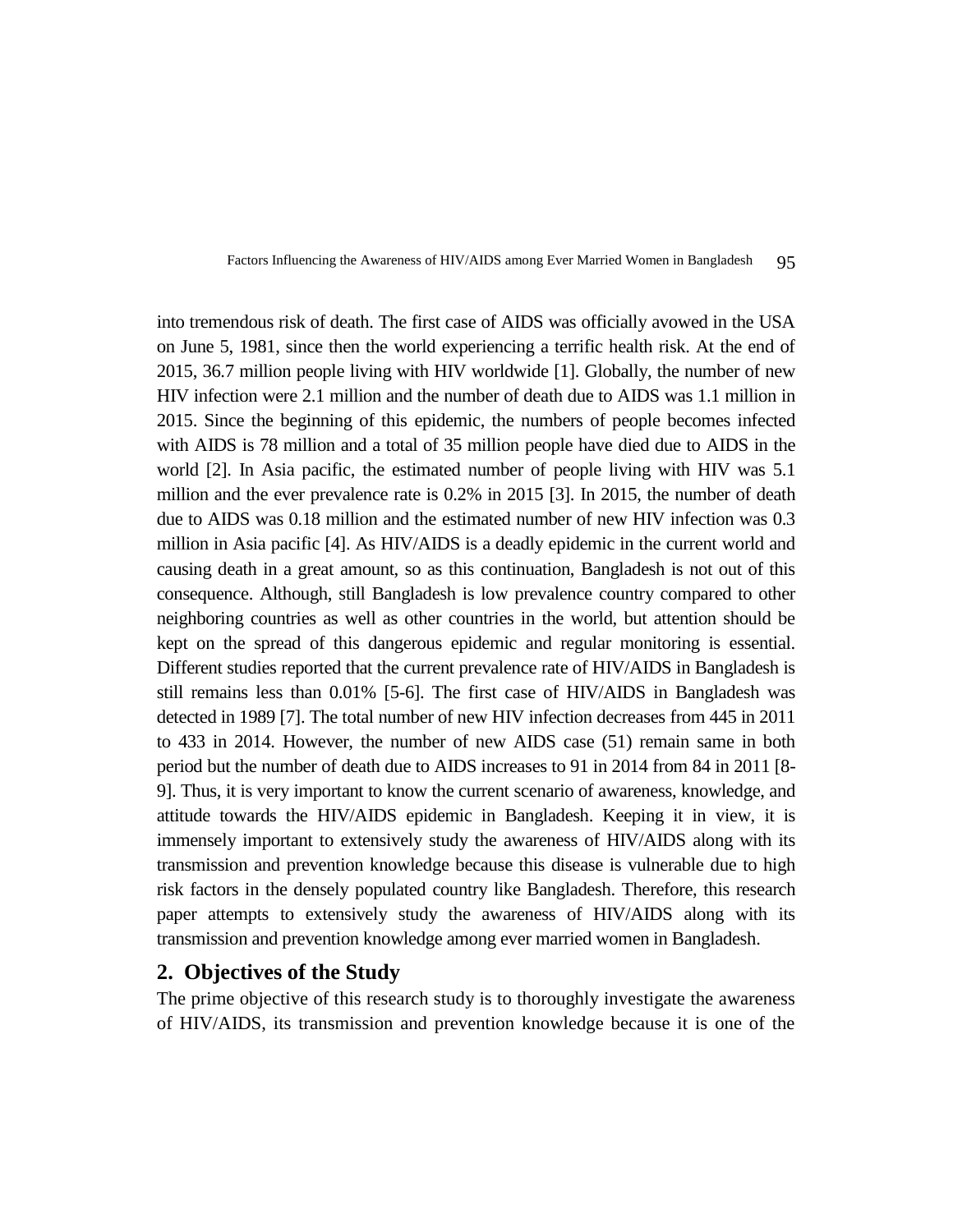fatal diseases across the world. However, the specific objectives of this study are as follows:

- $\div$  To observe the percentage distribution of the respondents by their background characteristics about the awareness of the HIV/AIDS, its transmission and prevention knowledge;
- To examine the association between the background characteristics of the respondents and the awareness of HIV/AIDS, its transmission and prevention knowledge;
- $\div$  To identify the significant factors influencing the awareness of HIV/AIDS, its transmission and prevention knowledge among the ever married women in Bangladesh.

# **3. Methodology**

This research work is based on the Bangladesh Demographic and Health Survey 2014 data set. The survey was carried out under the authority of national institute of population research and training (NIPORT). A detailed description of the data collection procedure and sample design for the survey can be obtained elsewhere [9]. In this survey, a total of 16,231 ever married women were interviewed out of 17,863. First of all HIV/AIDS awareness level is measured from these 16,231 female respondents. Secondly, to assess the comprehensive transmission and prevention knowledge of HIV/AIDS, mutually exclusive sub-samples of 11,332 and 11,284 married women who have heard of HIV/AIDS are extracted respectively among all respondents. To examine the significant association between the HIV/AIDS awareness and available explanatory variables,  $\chi^2$  statistic is computed after constructing contingency tables at 5% level of significance. Thereafter, the multivariate hierarchical logistic regression analysis was employed to identify the significant prognostic factors of HIV/AIDS awareness, transmission and prevention knowledge considering the variables found significant in bivariate analysis. In order to apply the hierarchical logistic regression in different models the variables considered in this analysis are categorized in three sub-groups accordingly and presented in the following framework.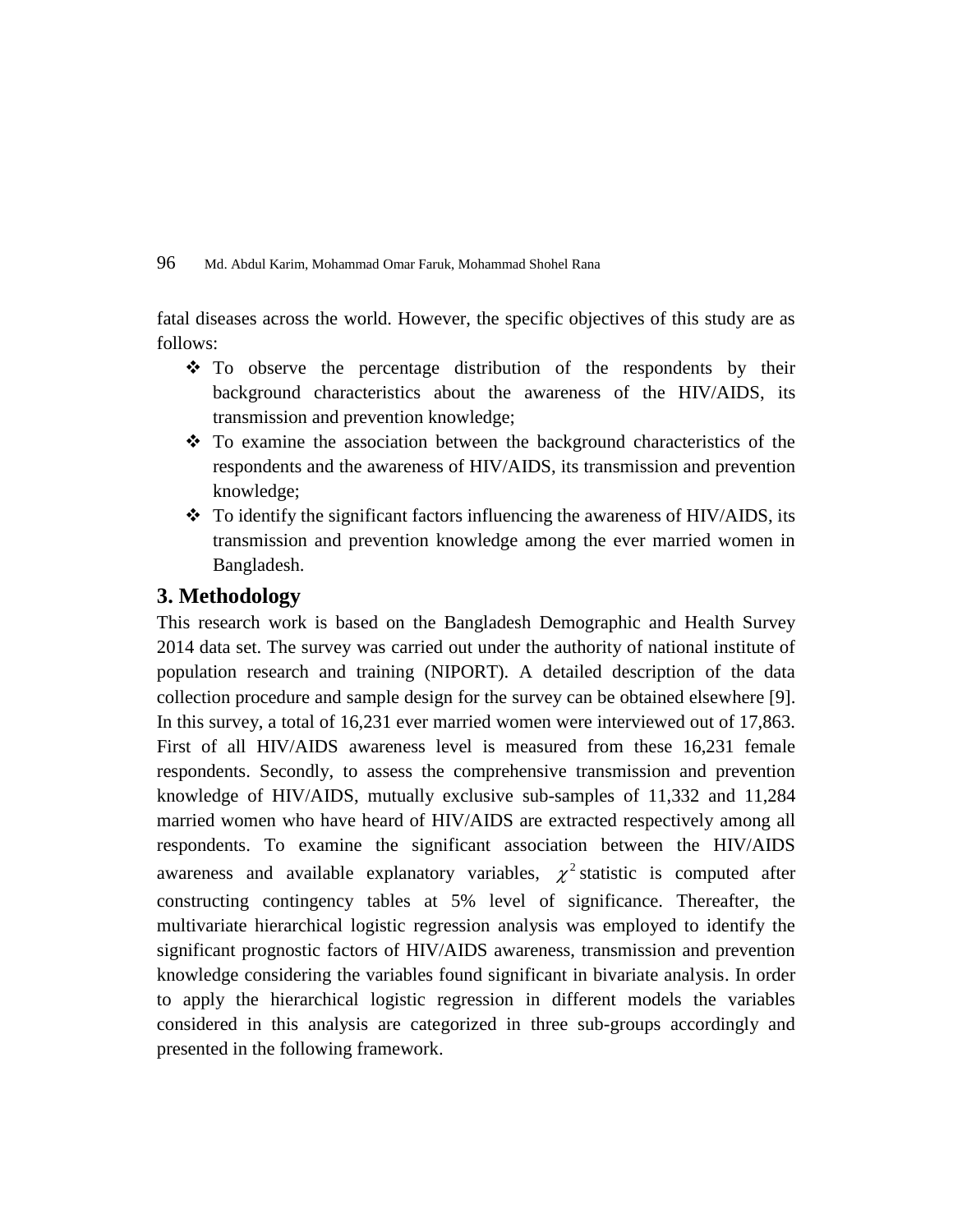

These groups of variables were entered into the regression in a stepwise fashion following a cultural, socioeconomic and demographic hierarchy of their effect on the dependent variables [10].

### **4. Results and Discussion**

HIV/AIDS is one of the killer diseases in the world. So, in the context of Bangladesh it is very important to analyze thoroughly its awareness, transmission and prevention for the clear perception of the people. Therefore, at the very outset the percentage distribution of the sampled respondents regarding ever heard of HIV/AIDS by their background characteristics are analyzed and presented in the Table 1. The result of the Table 1 shows that 70% of the respondents have heard of AIDS, which states that 70% of the respondents are aware of HIV/AIDS. Among the respondents who have heard of AIDS 97.4 % of them are also know how HIV can be transmitted and 92.5% know how to prevent it from transmission. The age of the respondents selected in this study are above 30 years (54.4%) and 65.1 % respondents live in rural areas*.* Findings in the Table 1 reveal that 17.3% of the respondents are from Dhaka division followed by Chittagong (15.8%) and lowest in sylhet (11.8%). In the context of education, only 9.2% respondents are highly educated whereas, 14.5% of their husbands are also highly educated.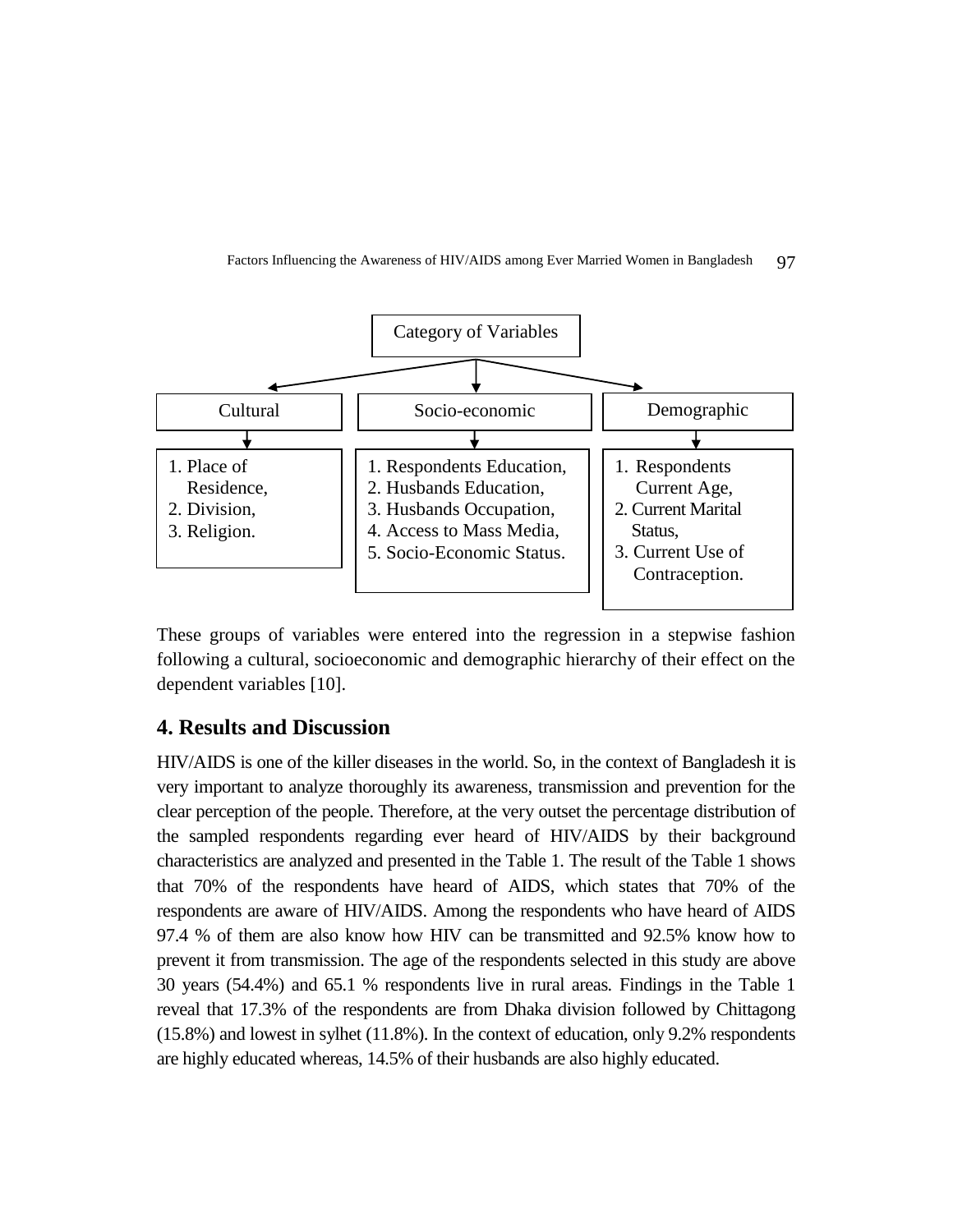**Table 1**. Percentage distribution of the ever married respondents by background characteristics of ever heard of HIV/AIDS in Bangladesh.

| <b>Background Characteristics</b> | <b>Categories</b> | N     | Percentage |
|-----------------------------------|-------------------|-------|------------|
| Ever heard of AIDS                | N <sub>o</sub>    | 4876  | 30.0       |
|                                   | Yes               | 11355 | 70.0       |
| HIV/AIDS transmission Knowledge   | N <sub>o</sub>    | 291   | 2.6        |
|                                   | Yes               | 11041 | 97.4       |
| HIV/AIDS prevention knowledge     | N <sub>0</sub>    | 841   | 7.5        |
|                                   | Yes               | 10443 | 92.5       |
| Respondents current Age           | $15-19$           | 1631  | 10.0       |
|                                   | $20 - 24$         | 2739  | 16.9       |
|                                   | $25-29$           | 3032  | 18.7       |
|                                   | $30+$             | 8829  | 54.4       |
| Type of place of residence        | Urban             | 5667  | 34.9       |
|                                   | Rural             | 10564 | 65.1       |
| Division                          | <b>Barisal</b>    | 1932  | 11.9       |
|                                   | Chittagong        | 2571  | 15.8       |
|                                   | Dhaka             | 2807  | 17.3       |
|                                   | Khulna            | 2381  | 14.7       |
|                                   | Rajshahi          | 2314  | 14.3       |
|                                   | Rangpur           | 2307  | 14.2       |
|                                   | Sylhet            | 1919  | 11.8       |
| Respondents education             | Illiterate        | 3994  | 24.6       |
|                                   | Primary           | 4813  | 29.7       |
|                                   | Secondary         | 5935  | 36.6       |
|                                   | Higher            | 1489  | 9.2        |

Table 1 Contd.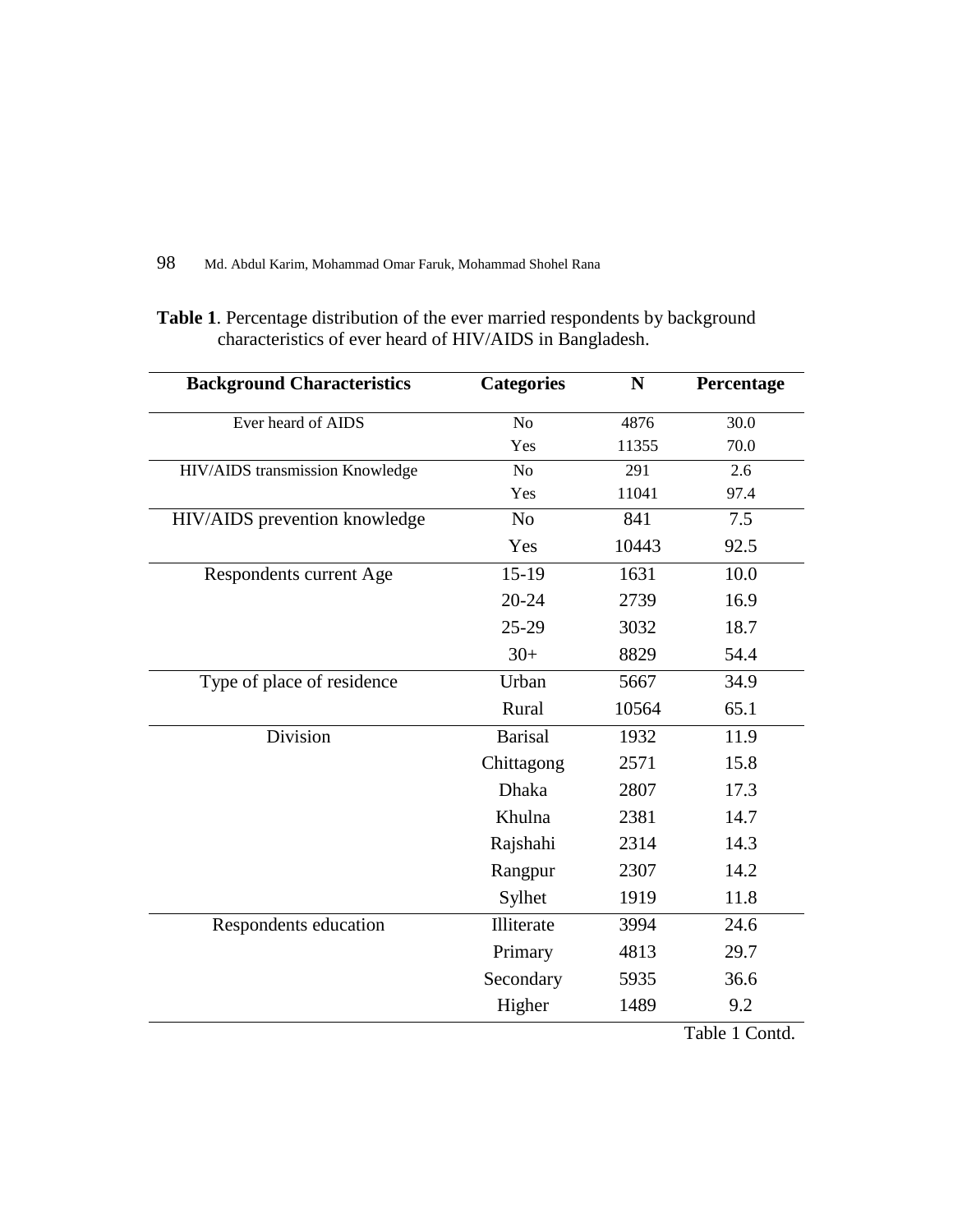| <b>Background Characteristics</b> | <b>Categories</b> | N     | Percentage |
|-----------------------------------|-------------------|-------|------------|
| Husbands education                | Illiterate        | 4738  | 29.2       |
|                                   | Primary           | 4474  | 27.6       |
|                                   | Secondary         | 4669  | 28.8       |
|                                   | Higher            | 2350  | 14.5       |
| Religion                          | Islam             | 14623 | 90.1       |
|                                   | Others            | 1608  | 9.9        |
| Husbands occupation               | Agriculture       | 4551  | 28.0       |
|                                   | Service           | 4691  | 28.9       |
|                                   | <b>Business</b>   | 3700  | 22.8       |
|                                   | Others            | 3289  | 20.3       |
| Current marital status            | Married           | 15258 | 94.0       |
|                                   | Separated         | 973   | 6.0        |
| Current contraceptive method      | N <sub>o</sub>    | 6520  | 40.2       |
|                                   | Yes               | 9711  | 59.8       |
| Socio-economic status             | Poor              | 3701  | 22.8       |
|                                   | Middle            | 8753  | 53.9       |
|                                   | Rich              | 3777  | 23.3       |
| Access to mass media              | N <sub>o</sub>    | 6145  | 37.9       |
|                                   | Yes               | 10086 | 62.1       |
| Total                             |                   | 16231 | 100%       |

Result in Table 1 elucidates that 29.2% husbands of the respondents are illiterate. Percentage distribution also shows that 90.1% of the respondents are Muslim and maximum about 29% husbands of the respondents are service holder. The results of the study also show that 59.8% of the respondents use contraceptives. In Bangladesh, 53.9% of the respondents belong to middle socioeconomic stratum and only 62.1% have access to mass media. The findings at a glance reflect that the overall level of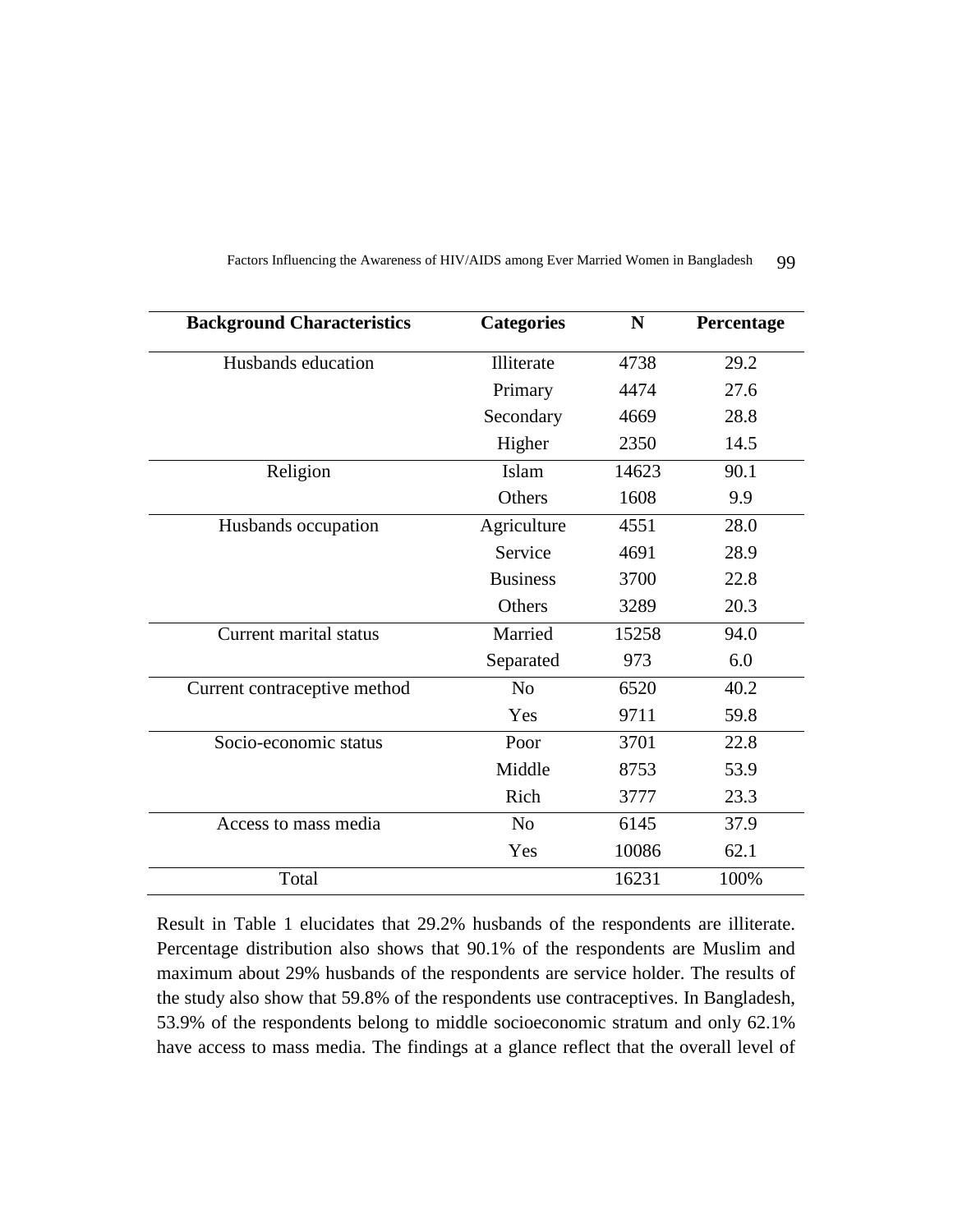heard of HIV/AIDS is somewhat encouraging but the current level should be raised to protect them from this kind of fetal disease.

Besides percentage distribution of the respondents by background characteristics it is absolutely essential to examine whether there is any significant association between awareness, transmission and prevention knowledge of HIV/AIDS by explanatory variables considered in the analysis. Therefore, to investigate whether there is any association between awareness, transmission and prevention knowledge of HIV/AIDS by available explanatory variables, contingency tables and chi-square test statistic along with corresponding p-values are computed and given in the Table 2.

|                   | <b>Ever heard</b> |      |             |             |         | <b>HIV/AIDS</b> transmission |      | <b>HIV/AIDS</b> prevention |               |                |      |          |         |  |
|-------------------|-------------------|------|-------------|-------------|---------|------------------------------|------|----------------------------|---------------|----------------|------|----------|---------|--|
| <b>Background</b> |                   |      |             | of HIV/AIDS |         | knowledge                    |      |                            |               | knowledge      |      |          |         |  |
| characteristics   |                   | No   | Yes         |             | P-value | N <sub>0</sub>               | Yes  |                            |               | N <sub>0</sub> | Yes  |          | P-value |  |
|                   |                   | (%)  | (%)         | $\chi^2$    |         | (9/0)                        | (%)  | $\chi^2$                   | P-value       | (%)            | (%)  | $\chi^2$ |         |  |
|                   | $15-19$           | 28.4 | 71.6        |             |         | 2.4                          | 97.6 |                            |               | 7.2            | 92.8 |          |         |  |
| Respondents       | $20 - 24$         | 22.2 | 77.8        | .000        | 2.2     | 97.8                         |      |                            | 8.1           | 91.9           | 4.56 |          |         |  |
| current age       | 25-29             | 22.7 | 77.3        | 275.90      |         | 2.2                          | 97.8 |                            | 5.55<br>.135  | 6.5            | 93.5 |          | .207    |  |
|                   | $30+$             | 35.3 | 2.9<br>64.7 | 97.1        |         |                              | 7.6  | 92.4                       |               |                |      |          |         |  |
| Type of place     | Urban             | 17.0 | 83.0        | 699.60      |         | .000                         | 2.0  | 98.0                       |               | .001           | 6.5  | 93.5     | 9.98    |  |
| of residence      | Rural             | 37.0 | 63.0        |             |         | 3.0                          | 97.0 | 9.44                       |               | 8.1            | 91.9 |          | .001    |  |
|                   | <b>Barisal</b>    | 27.3 | 72.7        |             |         | 2.4                          | 97.6 |                            |               | 6.7            | 93.3 |          |         |  |
|                   | Chittagong        | 29.7 | 70.3        |             | 2.4     | 97.6                         |      |                            | 9.4           | 90.6           |      |          |         |  |
|                   | Dhaka             | 22.8 | 77.2        |             |         | 2.4                          | 97.6 |                            | 53.81<br>.000 | 4.6            | 95.4 | 67.79    |         |  |
| Division          | Khulna            | 21.2 | 78.8        | 351.07      | .000    | 1.7                          | 98.3 |                            |               | 8.9            | 91.1 |          | .000    |  |
|                   | Rajshahi          | 34.0 | 66.0        |             |         | 1.9                          | 98.1 |                            |               | 5.1            | 94.9 |          |         |  |
|                   | Rangpur           | 39.4 | 60.6        |             |         | 2.6                          | 97.4 |                            |               | 8.7            | 91.3 |          |         |  |
|                   | Sylhet            | 38.9 | 61.1        |             |         | 5.6                          | 94.4 |                            |               | 9.9            | 90.1 |          |         |  |
|                   | Illiterate        | 59.2 | 40.8        |             |         | 5.9                          | 94.1 |                            |               | 8.5            | 91.5 | 10.94    |         |  |
| Respondents       | Primary           | 36.1 | 63.9        | 321.37      | .000    | 3.1                          | 96.9 |                            |               | 8.0            | 92.0 |          |         |  |
| education         | Secondary         | 12.9 | 87.1        |             |         | 1.8                          | 98.2 |                            | .000<br>114.4 | 7.3            | 92.7 |          | .012    |  |
|                   | Higher            | .7   | 99.3        |             |         | .5                           | 99.5 |                            |               | 5.7            | 94.3 |          |         |  |

**Table 2**. Test of association between awareness of HIV/AIDS, its transmission and prevention knowledge by background characteristics of the respondents.

Table 2 Contd.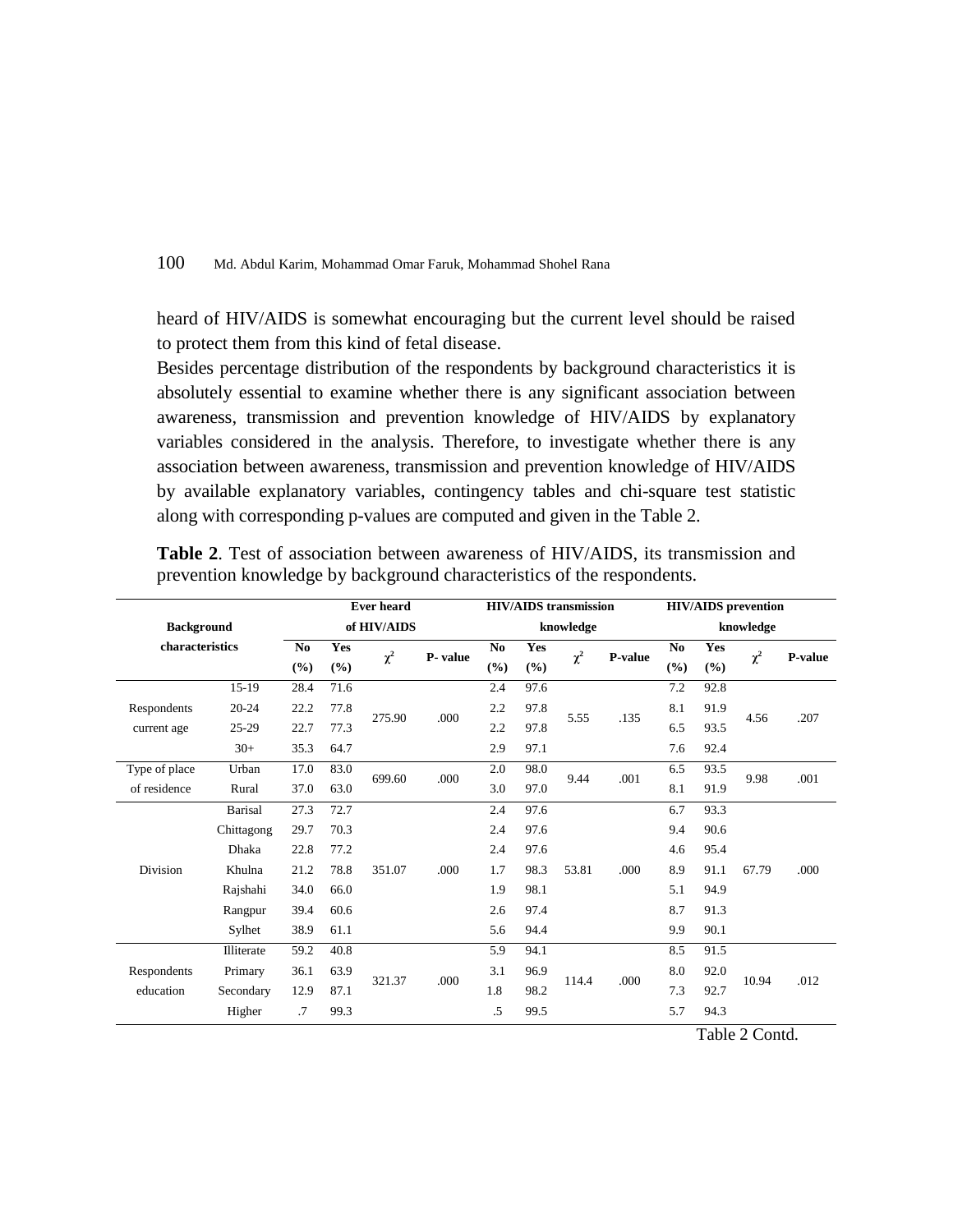|                   |                 | <b>Ever heard</b> |       |                  | <b>HIV/AIDS</b> transmission |      |       |           | <b>HIV/AIDS</b> prevention |                |       |           |         |
|-------------------|-----------------|-------------------|-------|------------------|------------------------------|------|-------|-----------|----------------------------|----------------|-------|-----------|---------|
| <b>Background</b> |                 |                   |       | of HIV/AIDS      |                              |      |       | knowledge |                            |                |       | knowledge |         |
| characteristics   |                 | N <sub>0</sub>    | Yes   | $\chi^2$         | P- value                     | No   | Yes   | $\chi^2$  | <b>P-value</b>             | N <sub>0</sub> | Yes   | $\chi^2$  | P-value |
|                   |                 | (%)               | (9/0) |                  |                              | (%)  | (%)   |           |                            | (%)            | (9/0) |           |         |
|                   | Illiterate      | 51.8              | 48.2  |                  |                              | 4.3  | 95.7  |           |                            | 8.1            | 91.9  |           |         |
| Husbands          | Primary         | 34.3              | 65.7  | 2224.78          | .000                         | 2.9  | 97.1  | 48.72     | .000                       | 7.2            | 92.8  | 7.05      | .070    |
| Education         | Secondary       | 16.4              | 83.6  |                  |                              | 2.0  | 98.0  |           |                            | 7.9            | 92.1  |           |         |
|                   | Higher          | 5.0               | 95.0  |                  |                              | 1.3  | 98.7  |           |                            | 6.3            | 93.7  |           |         |
| Religion          | Islam           | 29.6              | 70.4  | 14.27            | .000                         | 2.6  | 97.4  | 1.09      | .173                       | 7.2            | 92.8  | 7.14      | .005    |
|                   | Others          | 34.1              | 65.9  |                  |                              | 2.1  | 97.9  |           |                            | 9.5            | 90.5  |           |         |
|                   | Agriculture     | 48.0              | 52.0  |                  |                              | 3.5  | 96.5  |           |                            | 8.1            | 91.9  |           |         |
| Husbands          | Service         | 14.9              | 85.1  | 1359.23<br>.000. | 1.8                          | 98.2 |       | .000      | 6.6                        | 93.4           | 7.11  |           |         |
|                   | Holder          |                   |       |                  |                              |      | 19.50 |           |                            |                |       | .068      |         |
| Occupation        | <b>Business</b> | 22.3              | 77.7  |                  |                              | 2.5  | 97.5  |           |                            | 7.7            | 92.3  |           |         |
|                   | Others          | 35.4              | 64.6  |                  |                              | 3.1  | 96.9  |           |                            | 8.0            | 92.0  |           |         |
| Current marital   | Married         | 29.2              | 70.8  | 79.59            | .000                         | 2.5  | 97.5  |           | .009                       | 7.4            | 92.6  | .89       | .194    |
| <b>Status</b>     | Others          | 42.8              | 57.2  |                  |                              | 4.3  | 95.7  | 7.14      |                            | 8.5            | 91.5  |           |         |
| Access to mass    | No              | 53.2              | 46.8  |                  |                              | 4.3  | 95.7  |           |                            | 8.3            | 91.7  |           |         |
| Media             | Yes             | 15.9              | 84.1  | 2534.45          | .000                         | 2.0  | 98.0  | 45.79     | .000                       | 7.2            | 92.8  | 4.11      | .023    |
|                   | Poor            | 52.8              | 47.2  |                  |                              | 4.6  | 95.4  |           |                            | 8.8            | 91.2  |           |         |
| Socio economic    | Middle          | 16.2              | 83.8  | 1883.31          | .000                         | 1.9  | 98.1  | 46.98     | .000                       | 7.1            | 92.9  | 6.23      | .044    |
| <b>Status</b>     | Rich            | 39.9              |       |                  |                              | 3.3  | 96.7  |           |                            | 7.6            | 92.4  |           |         |
| Current use of    | N <sub>o</sub>  | 33.8              | 66.2  |                  |                              | 2.8  | 97.2  |           |                            | 7.5            | 92.5  |           |         |
| contraceptives    | Yes             | 27.5              | 72.5  | 74.602           | .000                         | 2.4  | 97.6  | 1.61      | .114                       | 7.4            | 92.6  | 0.06      | .413    |

Findings in the Table 2 reveal that the variables-respondents current age, type of place of residence, division, husbands' education, religion, husbands occupation, and current marital status, access to mass media, socioeconomic status and current contraceptive use are significantly associated with HIV/AIDS awareness at 5% level of significance. In addition, the variables type of place of residence, division, respondents' education, husband's education and occupation, current marital status, access to mass media and socio-economic status are found to have a significant association with the comprehensive knowledge of HIV/AIDS transmission. Moreover, the explanatory variables which are found to have a significant association with HIV/AIDS prevention knowledge are type of place of residence, division, respondents' education, religion, access to mass media and socio-economic status.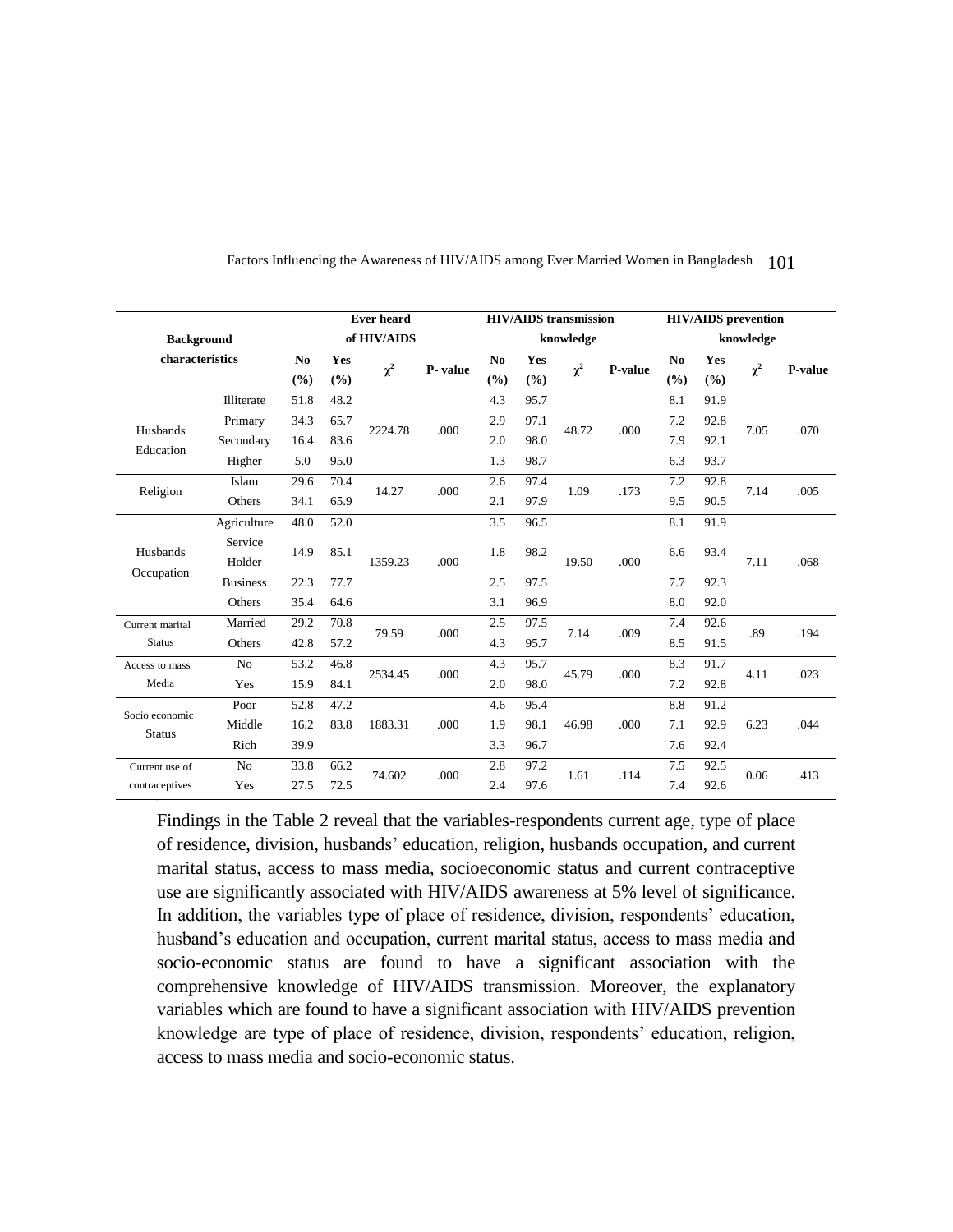In the Table 2, the differentials by background characteristics of the awareness of HIV/AIDS indicate that 99.3% of the respondents who are highly educated are aware of AIDS followed by those whose husbands are highly educated (95.0%). Only 46.8% respondents who have no access to mass media are aware of AIDS, followed by those who are poor (47.2%). Therefore, mass media campaigns should be strengthened to increase the current level of awareness of HIV/AIDS. Differentials by background characteristics of the HIV/AIDS transmission and prevention knowledge among the respondents who have heard of AIDS reveals that the level of HIV/AIDS transmission knowledge is high among highly educated respondents (99.5%) followed by those whose husbands are highly educated (98.7%) and HIV transmission knowledge is found relatively lower among the respondents whose husbands are illiterate (95.7%). Moreover, HIV/AIDS prevention knowledge is found high among the respondents of Dhaka division (95.4%) followed by the respondents living in Rajshahi region (94.9%) and prevention knowledge is found low among the respondents living in Sylhet division (90.1%) and among non-Muslim (90.5%). The bivariate analysis reflects that the explanatory variables respondents current age, place of residence, division, respondents education, husbands education, religion, husbands occupation, current marital status, access to mass media, socio-economic status and use of contraceptives are found to have significant association with the awareness of HIV/AIDS. In addition, type of place of residence, division, respondents' education, husbands' education and occupation, current marital status, access to mass media and socio-economic status are found significant association with HIV/AIDS transmission knowledge. The results further illustrate that type of place of residence, division, respondents education, religion, access to mass media and socio-economic status are found to have significant association with the prevention knowledge of HIV/AIDS in Bangladesh.

Besides association of attributes, application of multivariate analysis is inevitable to identify the risk or prognostic factors of HIV/AIDS awareness, its transmission and prevention knowledge. To carry out the multivariate analysis, the hierarchical logistic regression is appropriate because this method does not require any distributional assumptions of the explanatory variables. Moreover, it can be used for qualitative,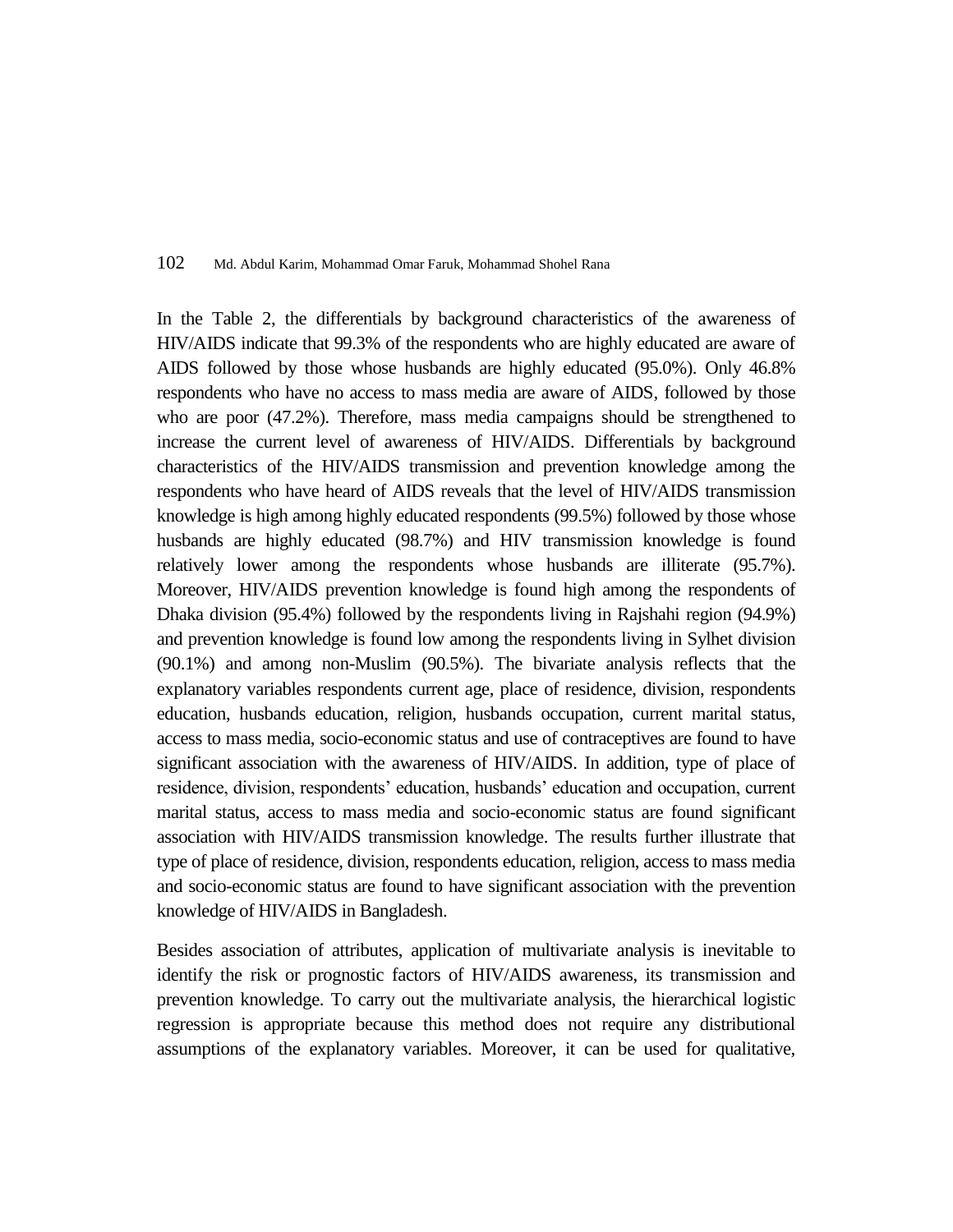quantitative and mix of both qualitative and quantitative variables. The results of hierarchical logistic regression analysis about awareness of HIV/AIDS for all models are presented in the Table 3. The findings of hierarchical logistic regression in the Table 3 elucidate that the age of women has positive significant impact on the awareness of HIV/AIDS. The respondents of the age group 25-29 are more knowledgeable about HIV/AIDS. The odds ratio 1.95 indicates that the respondents of the age group 25-29 are approximately 2 times on an average more exposed to have knowledge about HIV/AIDS compared to the reference age group of 15-19 years. Result also reveals that the respondents who are highly educated are about 47 times more knowledgeable than those who are illiterate and the findings are in the same line for all the models. Husbands' educational level is also found to have significant impact on HIV/AIDS awareness. The odds ratio 2.2 states that the respondents whose husbands are highly educated are 2.2 times more likely to know about HIV/AIDS than those whose husbands are illiterate. In an earlier study it was found that knowledge of AIDS was strongly and positively associated with the education of female adolescents and their husbands and varied significantly across different parts of the country [11]. Like education, husband's occupation is also found to have significant impact on the awareness of HIV/AIDS.

| <b>Background</b>      |            | <b>Model 1</b> | <b>Model 2</b> | <b>Model 3</b>           | Model 4       |        | Confidence<br><b>Interval</b> |
|------------------------|------------|----------------|----------------|--------------------------|---------------|--------|-------------------------------|
| <b>Characteristics</b> |            | Odds<br>Ratio  | Odds<br>Ratio  | Odds<br>Ratio            | Odds<br>Ratio | Lower  | <b>Upper</b>                  |
|                        | 15-19      |                | ٠              | ٠                        |               | ٠      | ٠                             |
| Respondents            | $20 - 24$  | $1.391***$     | 1.598***       | $1.612***$               | $1.575***$    | 1.337  | 1.857                         |
| current age            | $25-29$    | $1.357***$     | $1.996***$     | $2.017***$               | $1.950***$    | 1.655  | 2.297                         |
|                        | $30+$      | .729 ***       | $1.614***$     | $1.596***$               | $1.567***$    | 1.352  | 1.815                         |
|                        | Illiterate |                | ٠              | ٠                        |               | ٠      | ٠                             |
| Respondents            | Primary    |                | $2.112***$     | $2.070***$               | $2.037***$    | 1.842  | 2.252                         |
| education              | Secondary  |                | $5.417***$     | $5.541***$               | 5.419***      | 4.766  | 6.161                         |
|                        | Higher     |                | 49.407***      | 48.685***                | 47.299***     | 25.537 | 87.606                        |
|                        | Illiterate |                |                | $\overline{\phantom{a}}$ |               |        | ٠                             |
| Husbands               | Primary    |                | $1.137*$       | $1.145**$                | $1.137*$      | 1.028  | 1.257                         |
| education              | Secondary  |                | $1.679***$     | $1.683***$               | $1.700***$    | 1.510  | 1.914                         |
|                        | Higher     |                | $2.102***$     | $2.156***$               | $2.200***$    | 1.749  | 2.766                         |
|                        |            |                |                |                          |               |        | T: 1.1.2 C1                   |

**Table 3**. Hierarchical Logistic Regression estimates of the awareness of HIV/AIDS among ever-married women in Bangladesh

Table 3 Contd.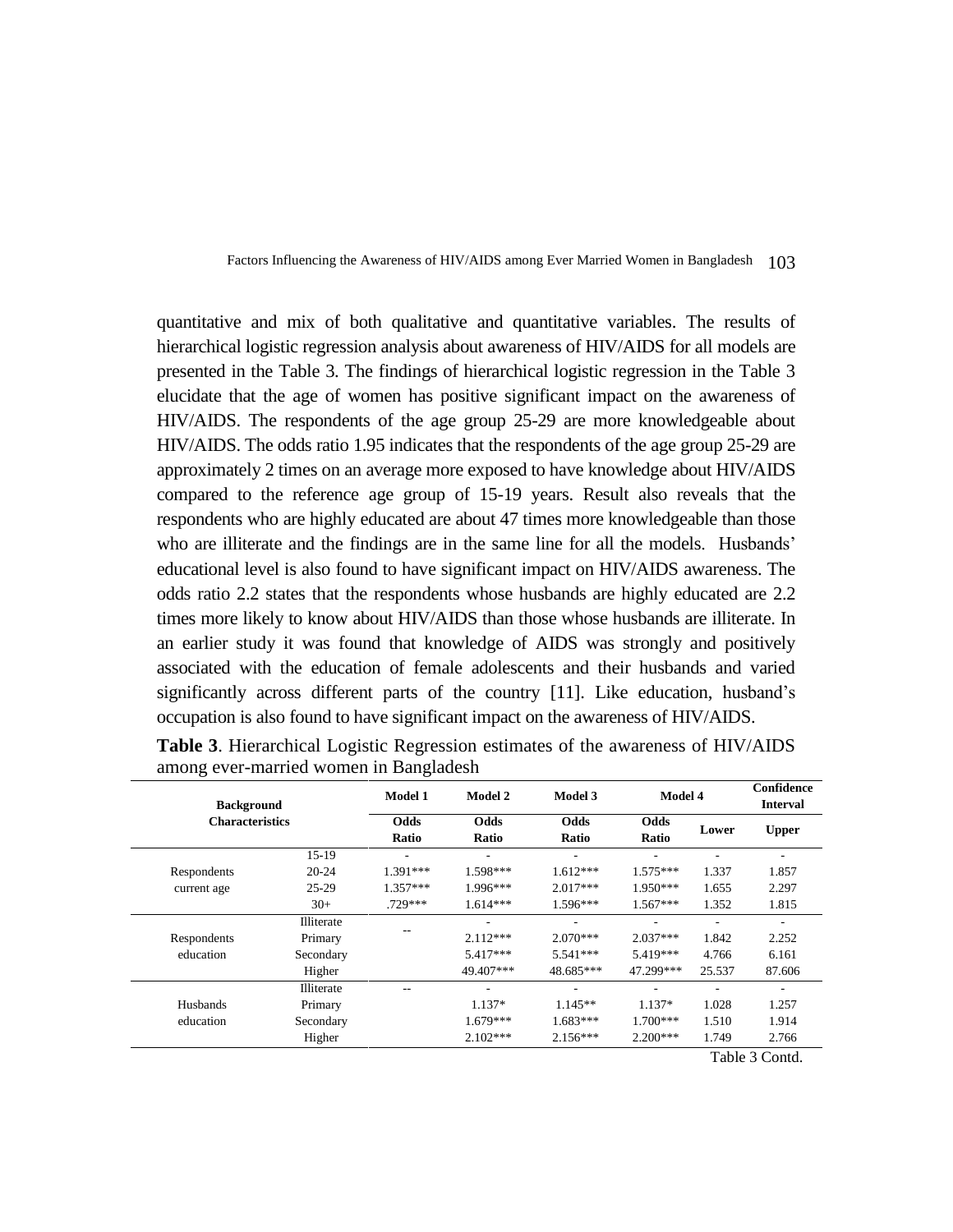| <b>Background</b>             |                 | Model 1                  | <b>Model 2</b> | Model 3                                                                    | Model 4       |                          | Confidence<br><b>Interval</b> |
|-------------------------------|-----------------|--------------------------|----------------|----------------------------------------------------------------------------|---------------|--------------------------|-------------------------------|
| <b>Characteristics</b>        |                 | Odds<br>Ratio            | Odds<br>Ratio  | Odds<br>Ratio                                                              | Odds<br>Ratio | Lower                    | <b>Upper</b>                  |
|                               | Agriculture     |                          |                |                                                                            |               | $\overline{\phantom{a}}$ | $\overline{\phantom{a}}$      |
| Husbands                      | Service         |                          | 1.973 ***      | $1.796***$                                                                 | $1.804***$    | 1.597                    | 2.036                         |
| occupation                    | <b>Business</b> |                          | $1.632***$     | $1.514***$                                                                 | $1.504***$    | 1.338                    | 1.690                         |
|                               | Others          |                          | $1.577***$     | $1.463***$                                                                 | $1.469***$    | 1.317                    | 1.638                         |
| Access to mass media          | Yes             | $-$                      | $2.673***$     | $2.658***$                                                                 | $2.655***$    | 2.405                    | 2.930                         |
|                               | Poor            |                          |                |                                                                            |               |                          | $\overline{\phantom{a}}$      |
| Socio-economic status         | Middle          |                          | $1.505***$     | $1.390***$                                                                 | 1.388***      | 1.229                    | 1.567                         |
|                               | Rich            |                          | 1.075          | 1.055                                                                      | 1.049         | .942                     | 1.169                         |
| Type of place of<br>residence | Rural           |                          |                | $.710***$                                                                  | $.709***$     | .642                     | .784                          |
|                               | Rangpur         |                          | $\overline{a}$ |                                                                            |               | $\overline{\phantom{a}}$ | $\overline{a}$                |
|                               | Barisal         |                          |                | $1.687***$                                                                 | $1.716***$    | 1.473                    | $1.716***$                    |
|                               | Chittagong      |                          |                | 0.957                                                                      | 0.991         | 0.859                    | 0.991                         |
| Division                      | <b>Dhaka</b>    |                          |                | $1.587***$                                                                 | $1.613***$    | 1.394                    | $1.613***$                    |
|                               | Khulna          |                          |                | $2.146***$                                                                 | $2.174***$    | 1.873                    | $2.174***$                    |
|                               | Rajshahi        |                          |                | 0.974                                                                      | 0.972         | 0.843                    | 0.972                         |
|                               | Sylhet          |                          |                | 1.156                                                                      | 1.217*        | 1.049                    | 1.217*                        |
| Religion                      | Non-Muslim      | $-$                      |                | $.748***$                                                                  | $.740***$     | .645                     | .849                          |
| Current contraceptive<br>use  | Yes             |                          |                |                                                                            | $1.242***$    | .766                     | 1.073                         |
| Current marital status        | Separated       | $\overline{\phantom{a}}$ |                |                                                                            | .907          | 1.138                    | 1.356                         |
| -2 Log Likelihood             |                 | 19559.663                | 14728.806      | 14448.781                                                                  |               | 14417.203                |                               |
| Chi-square                    |                 | 281.554***               | 5112.412***    | 5392.437***                                                                |               | 5424.015***              |                               |
| <b>Error Reduction</b>        |                 | 281.554                  | 4830.858       | 280.025                                                                    |               | 31.578                   |                               |
|                               |                 |                          |                | Note: Reference category (-);*** $p$ < 0.001; ** $p$ < 0.01; * $p$ < 0.05. |               |                          |                               |

The hierarchical logistic regression shows that the respondents whose husbands are service holder are approximately 1.81 times more knowledgeable about HIV/AIDS relative to their agriculturist counterparts. The respondents who have access to mass media are 2.66 times more knowledgeable about HIV/AIDS compared to the respondents who do not have any access to media. In a similar study it is found that knowledge on HIV/AIDS was higher among relatively older and urban residents who had access to television or radio and whose husbands were using condom [11]. The result shows that the respondents belong to middle-class stratum have more knowledge than other socio-economic groups. As expected, place of residence has a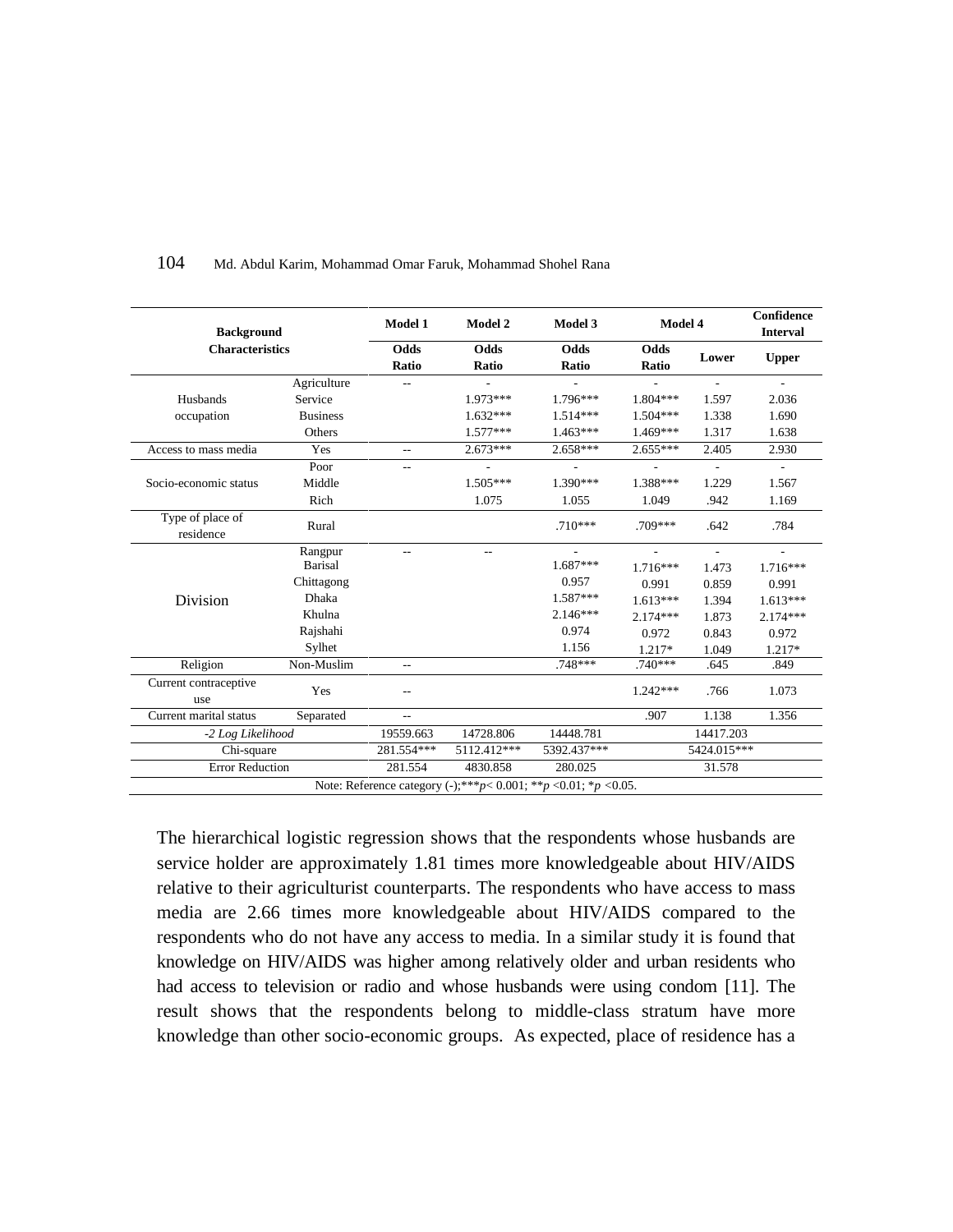significant influence on the awareness of HIV/AIDS in Bangladesh. The respondents who live in the rural areas are 29% less likely to know about HIV/AIDS. The output of multivariate analysis also reveals that Chittagong division does not have any significant effect on the awareness of HIV/AIDS. However, overall result shows that administrative division has significant influence on the awareness of HIV/AIDS. The odds ratio 2.17 indicates that the respondents of Khulna division are 2.17 times more likely to know about HIV/AIDS as compared to the respondents of Rangpur region. The Muslim respondents are more knowledgeable than their non-Muslim counterparts. The respondents who use contraceptives are 1.24 times more likely to know about the HIV/AIDS than the respondents who does not use contraceptive methods and the coefficient is found significant. Based on the values of  $\chi^2$  test statistic and error reduction, it can be concluded that model 4 in the Table 3 is the best for awareness of HIV/AIDS among ever married women in Bangladesh.

For assessing the impact of explanatory variables on the HIV/AIDS transmission knowledge, the results of hierarchical logistic regression are presented in the Table 4. Findings of hierarchical logistic regression reveal that education of the respondents has an immense influence on HIV transmission knowledge like awareness. The result also shows that the respondents who are highly educated are 10.39 times more likely to know about HIV transmission knowledge compared to those who are illiterate.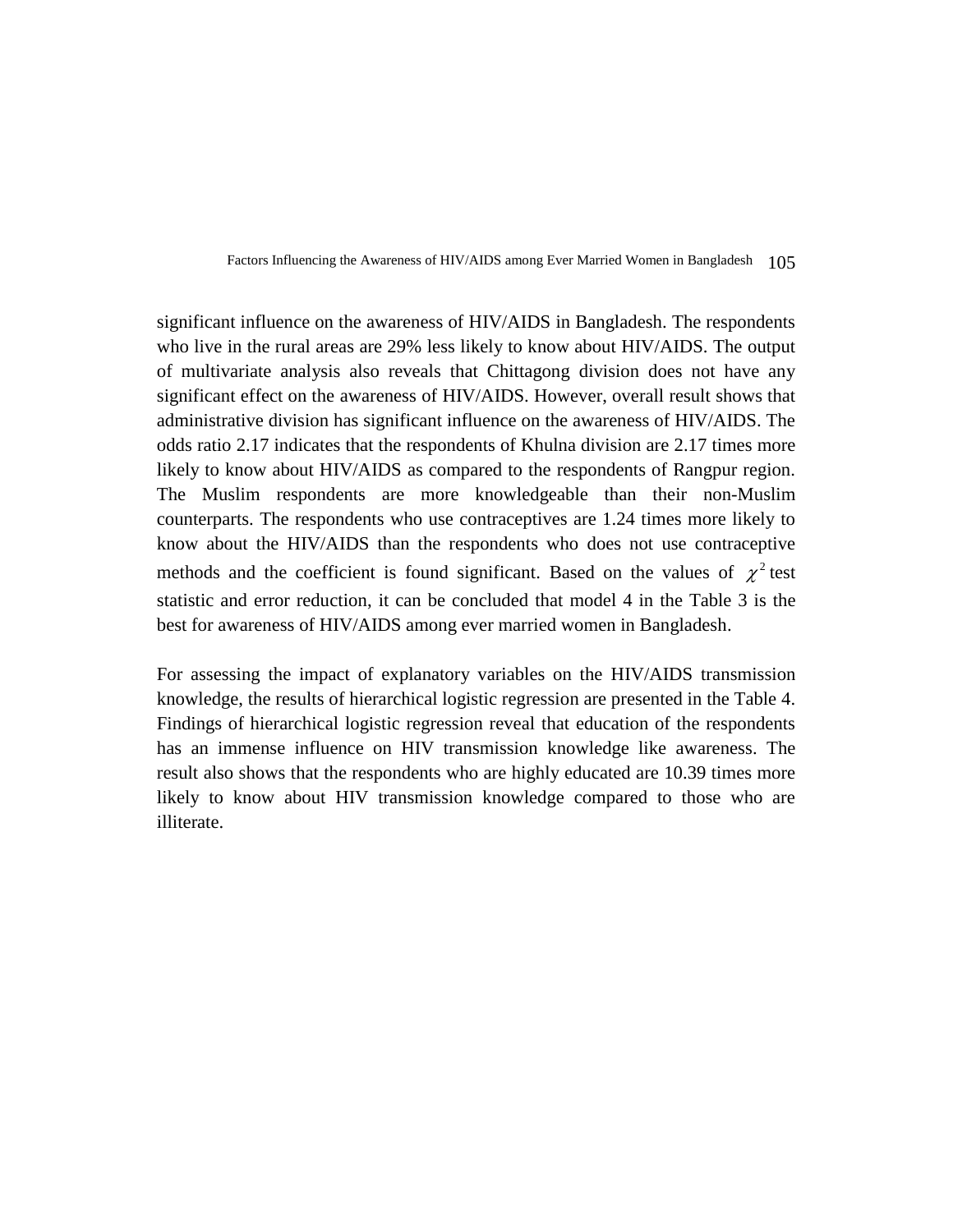| <b>Background</b>            |                                                    | <b>Model 1</b>           | <b>Model 2</b>           | Model 3                   | Model 4                   |                           | Confidence<br><b>Interval</b> |
|------------------------------|----------------------------------------------------|--------------------------|--------------------------|---------------------------|---------------------------|---------------------------|-------------------------------|
|                              | <b>Characteristics</b>                             | Odds<br>Ratio            | <b>Odds</b><br>Ratio     | <b>Odds</b><br>Ratio      | Odds<br>Ratio             | Lower                     | <b>Upper</b>                  |
| Socio-                       | Poor                                               |                          |                          |                           |                           | $\mathbf{r}$              | $\mathbf{r}$                  |
| economic                     | Middle                                             | $2.521***$               | $1.512**$                | 1.396*                    | 1.392*                    | .965                      | 2.006                         |
| status                       | Rich                                               | 1.425**                  | 1.195                    | 1.154                     | 1.158                     | .826                      | 1.623                         |
|                              | Illiterate                                         |                          |                          |                           | $\overline{\phantom{a}}$  | $\overline{\phantom{a}}$  | $\Box$                        |
| Respondents                  | Primary                                            |                          | 1.829***                 | 1.818***                  | 1.795***                  | 1.324                     | 2.435                         |
| education                    | Secondary                                          |                          | $2.951***$               | $2.912***$                | 2.849 ***                 | 2.016                     | 4.026                         |
|                              | Higher                                             |                          | 11.015***                | 10.712***                 | 10.389***                 | 4.421                     | 24.417                        |
|                              | Illiterate                                         | ÷-                       | $\overline{a}$           |                           |                           | $\overline{\phantom{a}}$  | $\mathbb{L}$                  |
| Husband                      | Primary                                            |                          | 1.064                    | 1.081                     | 1.073                     | .785                      | 1.468                         |
| education                    | Secondary                                          |                          | 1.117                    | 1.072                     | 1.072                     | .755                      | 1.522                         |
|                              | Higher                                             |                          | .848                     | .805                      | .811                      | .485                      | 1.354                         |
|                              | Agriculture                                        | $\overline{a}$           | $\equiv$                 | $\mathbb{Z}^{\mathbb{Z}}$ | $\mathbb{Z}^{\mathbb{Z}}$ | $\mathbb{L}^{\mathbb{N}}$ | $\mathbb{L}^+$                |
| Husband                      | Service holder                                     |                          | 1.155                    | 1.222                     | 1.223                     | .856                      | 1.748                         |
| occupation                   | <b>Business</b>                                    |                          | .954                     | 1.000                     | 1.004                     | .710                      | 1.421                         |
|                              | Others                                             |                          | 1.079                    | 1.102                     | 1.102                     | .783                      | 1.550                         |
| Access to<br>mass media      | Yes                                                | --                       | $1.336*$                 | 1.326*                    | $1.330*$                  | .982                      | 1.800                         |
| Type of place<br>of resident | Rural                                              | $\overline{\phantom{a}}$ |                          | .901                      | .893                      | .677                      | 1.178                         |
|                              | Rangpur                                            | $\overline{\phantom{a}}$ | $\overline{\phantom{a}}$ | $\frac{1}{2}$             | $\mathbf{r}$              | $\overline{a}$            | $\blacksquare$                |
|                              | <b>Barisal</b>                                     |                          |                          | 1.082                     | 1.087                     | 0.673                     | 1.757                         |
|                              | Chittagong                                         |                          |                          | 0.841                     | 0.842                     | 0.541                     | 1.312                         |
| Division                     | Dhaka                                              |                          |                          | 0.945                     | 0.948                     | 0.615                     | 1.46                          |
|                              | Khulna                                             |                          |                          | 1.552                     | 1.565                     | 0.968                     | 2.53                          |
|                              | Rajshahi                                           |                          |                          | 1.299                     | 1.299                     | 0.793                     | 2.127                         |
|                              | Sylhet                                             |                          |                          | $0.466***$                | $0.472***$                | 0.310                     | 0.713                         |
| Current<br>marital status    | Separated                                          |                          |                          |                           | .778                      | .501                      | 1.207                         |
|                              | -2 Log Likelihood <sup><math>\epsilon</math></sup> | 2662.978                 | 2572.119                 | 2537.087                  | 2535.901                  |                           |                               |
|                              | Chi-square                                         | 42.805***                | 133.664***               | 168.696***                | 169.881***                |                           |                               |
|                              | <b>Error Reduction</b>                             | 42.805                   | 90.859                   | 35.032                    | 1.186                     |                           |                               |

**Table 4**. Hierarchical Logistic Regression estimates of HIV/AIDS transmission knowledge among ever married women who have heard of AIDS in Bangladesh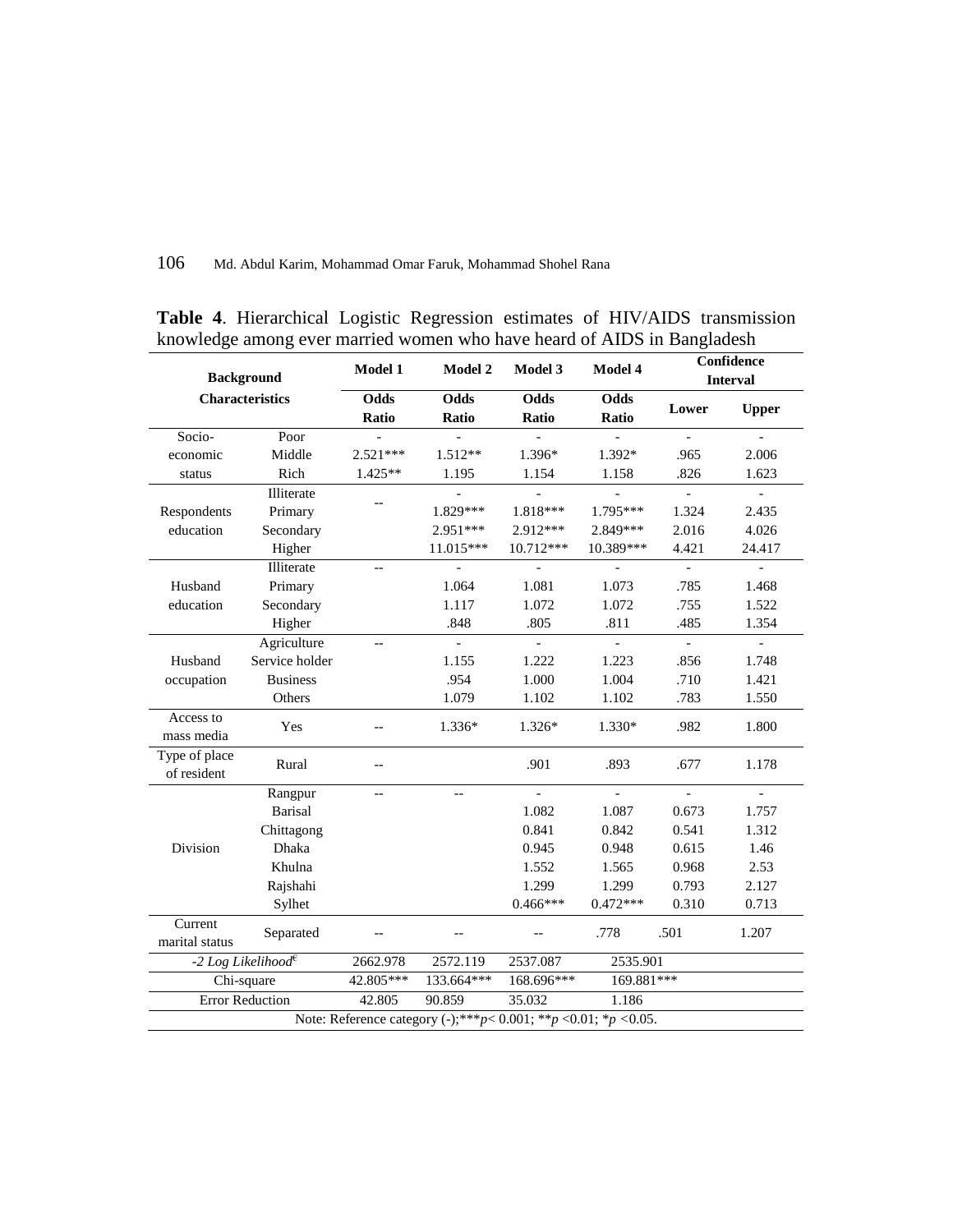Findings of this study further illustrate that among the administrative divisions, the Sylhet division shows only significant effect on HIV transmission knowledge. But the respondents of Khulna division have more knowledge about HIV than the respondents of other divisions. Thus, it can be said that the administrative division has indirect influence on the awareness to HIV transmission. Access to mass media has a marginal impact on the knowledge of HIV transmission. The respondents with middle socio-economic status are 1.39 times more knowledgeable about HIV transmission than the respondents who are poor. The hierarchical logistic regression reveals that the other predictor variables such as husband's educational level and occupation have indirect effect on HIV transmission knowledge. The values of test statistic  $\chi^2$  along with error reduction in the Table 4 indicate that model 4 is the best for HIV/AIDS transmission knowledge among the respondents in Bangladesh. In addition to HIV/AIDS transmission, the results of multivariate hierarchical logistic regression about HIV/AIDS prevention knowledge are also shown in the Table 5 for comparative study.

|                       |            | Model 1      | Model 2      | Model 3      |       | <b>Confidence Interval</b> |
|-----------------------|------------|--------------|--------------|--------------|-------|----------------------------|
| <b>Background</b>     |            | <b>Odds</b>  | <b>Odds</b>  | <b>Odds</b>  | Lower | <b>Upper</b>               |
| characteristics       |            | <b>Ratio</b> | <b>Ratio</b> | <b>Ratio</b> |       |                            |
|                       | Poor       |              | -            |              |       | $\overline{\phantom{a}}$   |
| Socio-economic status | Middle     | $1.269**$    | 1.155        | 1.098        | .871  | 1.386                      |
|                       | Rich       | 1.172        | 1.140        | 1.127        | .891  | 1.425                      |
|                       | Illiterate |              |              | -            |       | $\overline{\phantom{a}}$   |
| Respondents education | Primary    |              | 1.062        | 1.058        | .849  | 1.320                      |
|                       | Secondary  |              | 1.140        | 1.175        | .953  | 1.450                      |
|                       | Higher     |              | $1.472***$   | $1.434**$    | 1.069 | 1.923                      |

**Table 5**. Hierarchical Logistic Regression estimates of HIV/AIDS prevention knowledge among ever-married women who have heard of AIDS in Bangladesh

Table 5 Contd.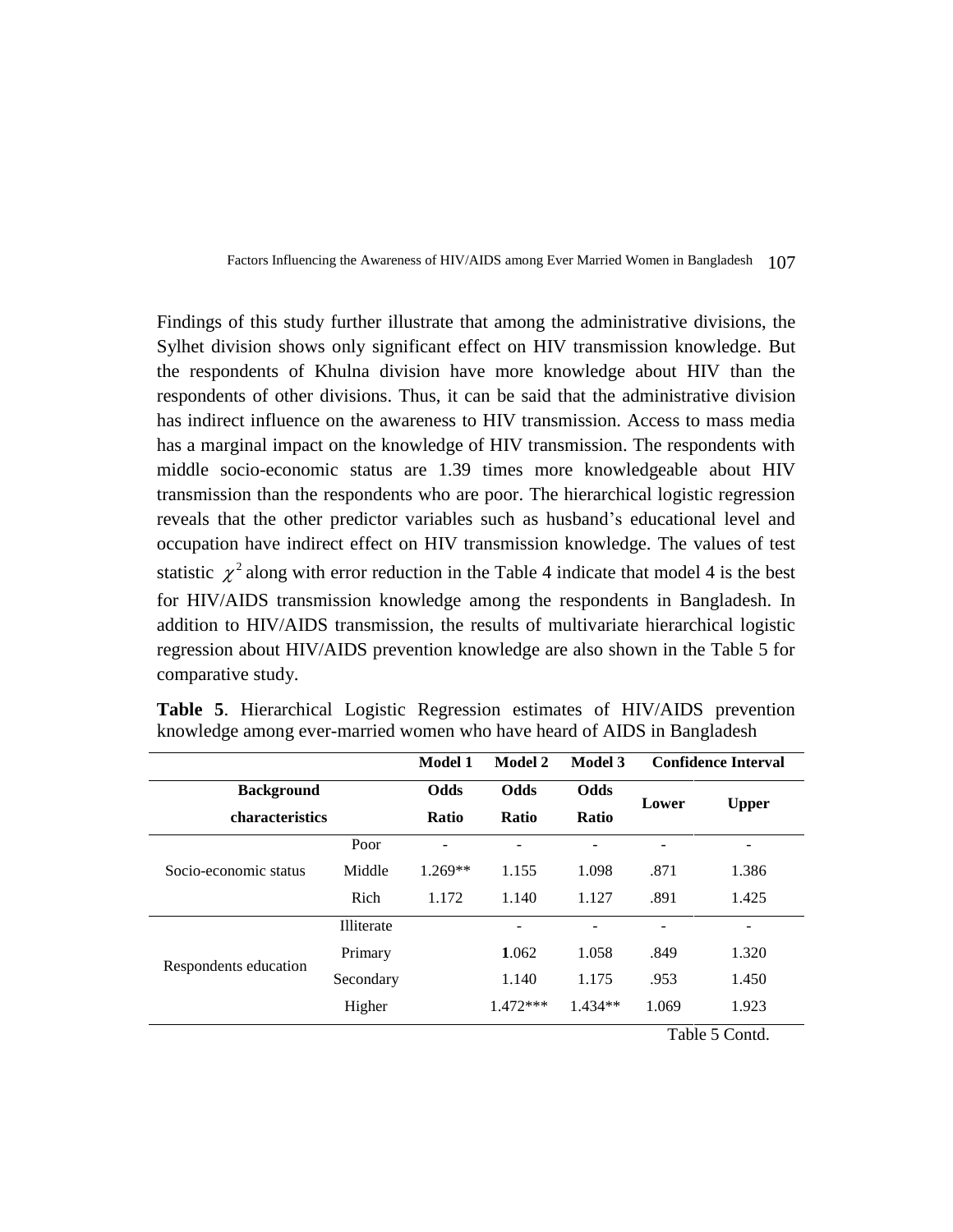|                                      |                                                                             | Model 1              | <b>Model 2</b>       | Model 3              |       | <b>Confidence Interval</b> |
|--------------------------------------|-----------------------------------------------------------------------------|----------------------|----------------------|----------------------|-------|----------------------------|
| <b>Background</b><br>characteristics |                                                                             | Odds<br><b>Ratio</b> | Odds<br><b>Ratio</b> | Odds<br><b>Ratio</b> | Lower | <b>Upper</b>               |
| Access to mass media                 | Yes                                                                         |                      | 1.049                | .993                 | .817  | 1.207                      |
| Place of residence                   | Rural                                                                       |                      |                      | $.860*$              | .735  | 1.006                      |
|                                      | Rangpur                                                                     |                      |                      |                      |       |                            |
|                                      | <b>Barisal</b>                                                              |                      |                      | $0.627***$           | 0.524 | 0.75                       |
|                                      | Chittagong                                                                  |                      |                      | 1.13                 | 0.937 | 1.363                      |
| Division                             | Dhaka                                                                       |                      |                      | 1.014                | 0.842 | 1.222                      |
|                                      | Khulna                                                                      |                      |                      | 1.12                 | 0.918 | 1.367                      |
|                                      | Rajshahi                                                                    |                      |                      | 1.139                | 0.931 | 1.394                      |
|                                      | Sylhet                                                                      |                      |                      | $0.619***$           | 0.51  | 0.751                      |
| -2 Log likelihood                    |                                                                             | 5979.083             | 5970.482             | 5897.972             |       |                            |
| Chi-square                           |                                                                             | $6.015**$            | $14.616**$           | 87.127***            |       |                            |
| <b>Error Reduction</b>               |                                                                             | 6.015                | 8.602                | 72.510               |       |                            |
|                                      | Note: Reference category (-); *** $p$ < 0.001; ** $p$ < 0.01; * $p$ < 0.05. |                      |                      |                      |       |                            |

Findings in the Table 5 show that the administrative division has highly significant influence on the awareness of HIV/AIDS prevention. The respondents of Dhaka and Rajshahi divisions are found to have more knowledge about HIV/AIDS prevention than other divisions. The respondents' education has a significant impact on the HIV/AIDS prevention knowledge. The odds ratio of the hierarchical logistic regression reveals that the respondents who are highly educated are 1.43 times more likely to know about HIV/AIDS prevention knowledge. The type of place of residence is found to have significant impact on HIV/AIDS prevention knowledge. The odds ratio implies that urban respondents are more knowledgeable about HIV/AIDS prevention than the rural respondents. The finding also reveals that the predictor variables access to mass media and socio-economic status have indirect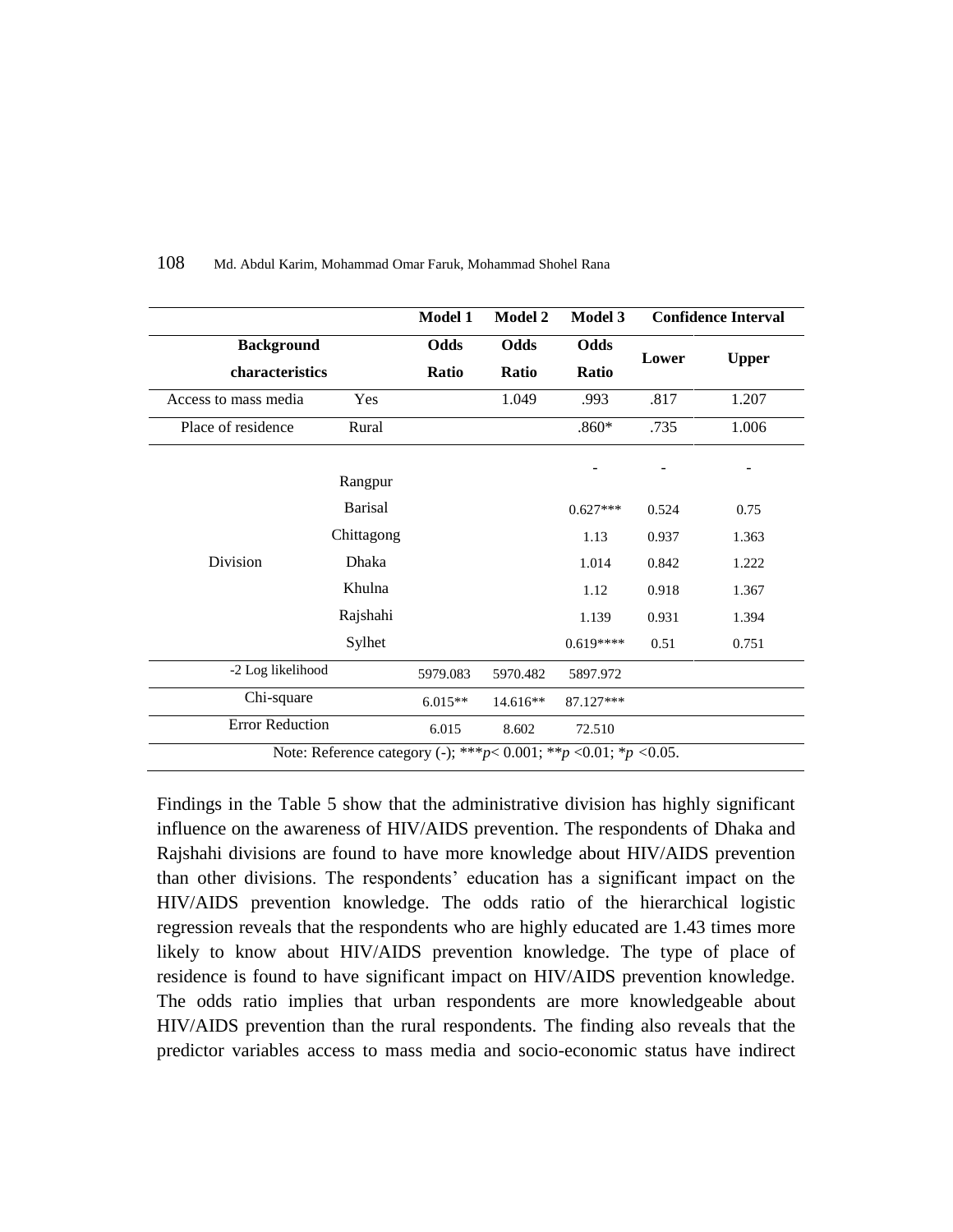impact on the HIV/AIDS prevention knowledge. The values of Chi-square test statistic and error reduction in the Table 5 shows that model 3 is the best for HIV/AIDS prevention knowledge among ever married women in Bangladesh.

### **5. Conclusion**

Among the factors considered in this analysis, the respondents' education is found very significant predictor of HIV/AIDS. A major factor that has a significant influence on HIV/AIDS awareness and its transmission and prevention knowledge is respondents' education. Earlier studies conducted in Bangladesh confirmed that knowledge on AIDS was strongly and positively associated with education [12-13]. This result is in the same direction with another study [14]. In Bangladesh, the people do not like to talk about HIV/AIDS as it is related to sexuality, so there is a very narrow space to know about HIV/AIDS. Hence, the people who are secondary or highly educated can able to read more extra academic papers, pamphlets and story books from which they can come to know about HIV/AIDS epidemic and also can gather knowledge about its transmission and prevention process easily. Like education, access to mass media is also an important factor that has a significant influence on the awareness of HIV/AIDS because education and mass media contact are interrelated. A recent study also suggested that mass media campaign may be an important tool to increase the knowledge of HIV/AIDS [15]. Media like TVs, Newspaper, and Radio can play a vital role to increase the awareness level of HIV/AIDS. Nowadays, most of the people in Bangladesh and around the world have a tendency on media as an entertainment. As most of the media proclaim different awareness raising program including HIV/AIDS, the mass people can come to know about such kind of disease from mass media contact. Hence, it can be concluded that access to mass media is the key factor that have a great influence on awareness of HIV/AIDS.

Type of place of residence has significant and positive influence on the awareness of HIV/AIDS and it has also an impact on its transmission and prevention as well. As urban areas are adorned with modern facilities with hospitals, schools, universities,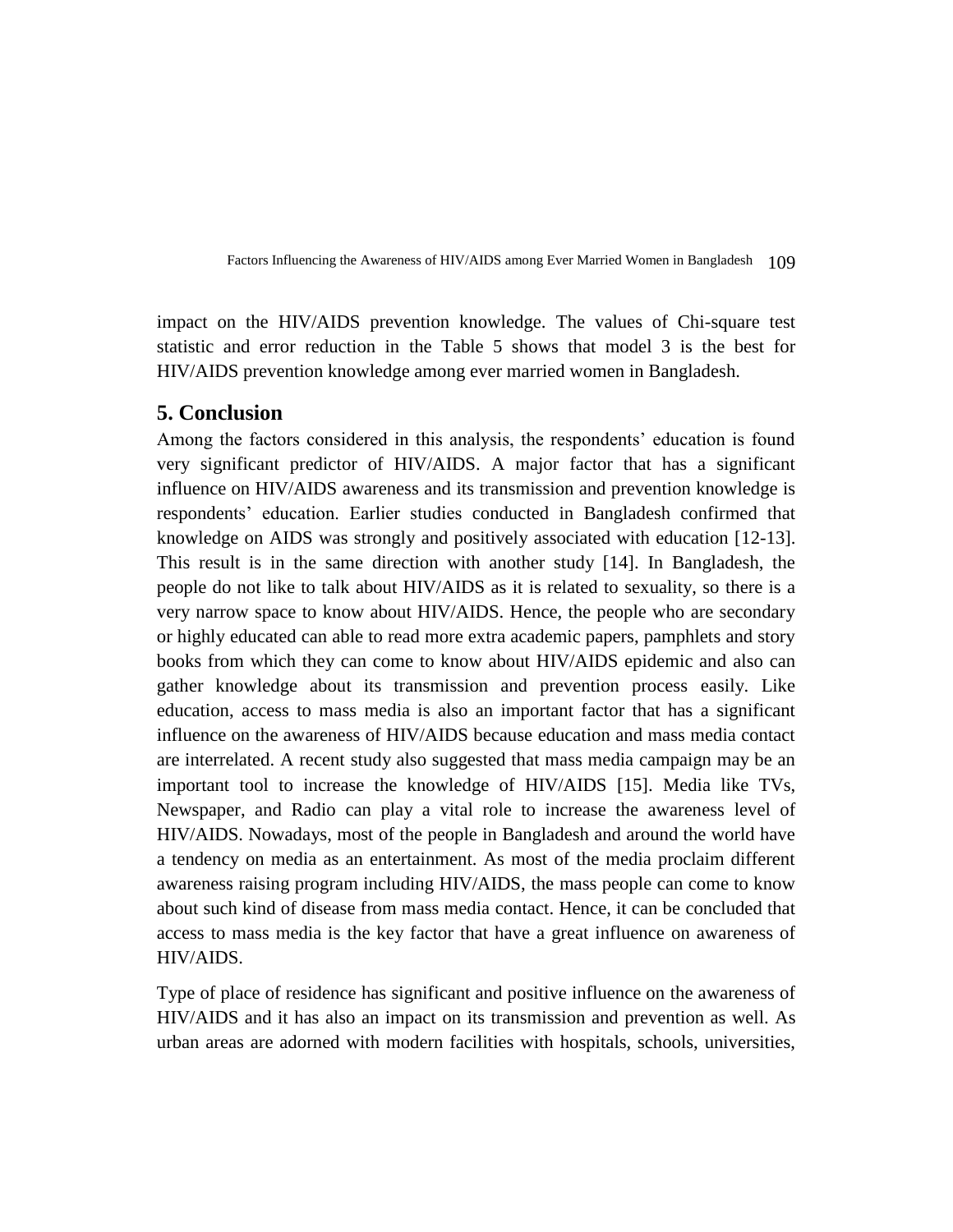community centers and also greater mass media exposure, hence the respondents who live in the urban area are usually more knowledgeable about HIV/AIDS. Therefore, campaign should be strengthened among the couples in the vast of rural areas about the awareness of HIV/AIDS.

Husbands' occupation has an influence on the primary awareness of HIV/AIDS. Administrative division is found to have a significant influence on the awareness of HIV/AIDS and it is also significant for both HIV/AIDS transmission and prevention knowledge. This may be due to the wide variations of socio-economic and geographical settings among different regions of the country. Findings show that the respondents of Khulna division are more knowledgeable than other divisions but in case of HIV prevention knowledge, the Dhaka division is found to have relatively better since most-at-risk groups of HIV/AIDS are living in Dhaka city[16], the overall awareness level should be increased in Dhaka mega city. Comparative findings confirm that the respondents of Khulna city are more knowledgeable about HIV/AIDS. Like respondents education, partner's education is found positively associated with the awareness of HIV/AIDS. Result reflects that the respondents whose husbands are highly educated are more knowledgeable about HIV/AIDS. This may be due to fact that the respondents may discuss the matter regarding sexuality and as well as the STI's which is related to HIV/AIDS. Finding thus suggests that the respondents whose husbands are highly educated can provide more information and hence become more knowledgeable about the consequences of HIV/AIDS.

The age of the respondents has an impact on the awareness of HIV/AIDS but does not have influence on the comprehensive knowledge on HIV/AIDS. Socio-economic status of the respondents is also has the significant effect on the awareness of HIV/AIDS. Couples who use contraceptive methods are more knowledgeable about HIV/AIDS [17], which indicates that the use of contraceptives has a significant influence on the awareness level of HIV/AIDS but it does not have an influence on HIV/AIDS transmission and prevention knowledge. Marital status of the respondents has a significant influence on the variations of HIV/AIDS awareness. Thus, findings at a glance confirmed that the education, access to mass media, age, type of place of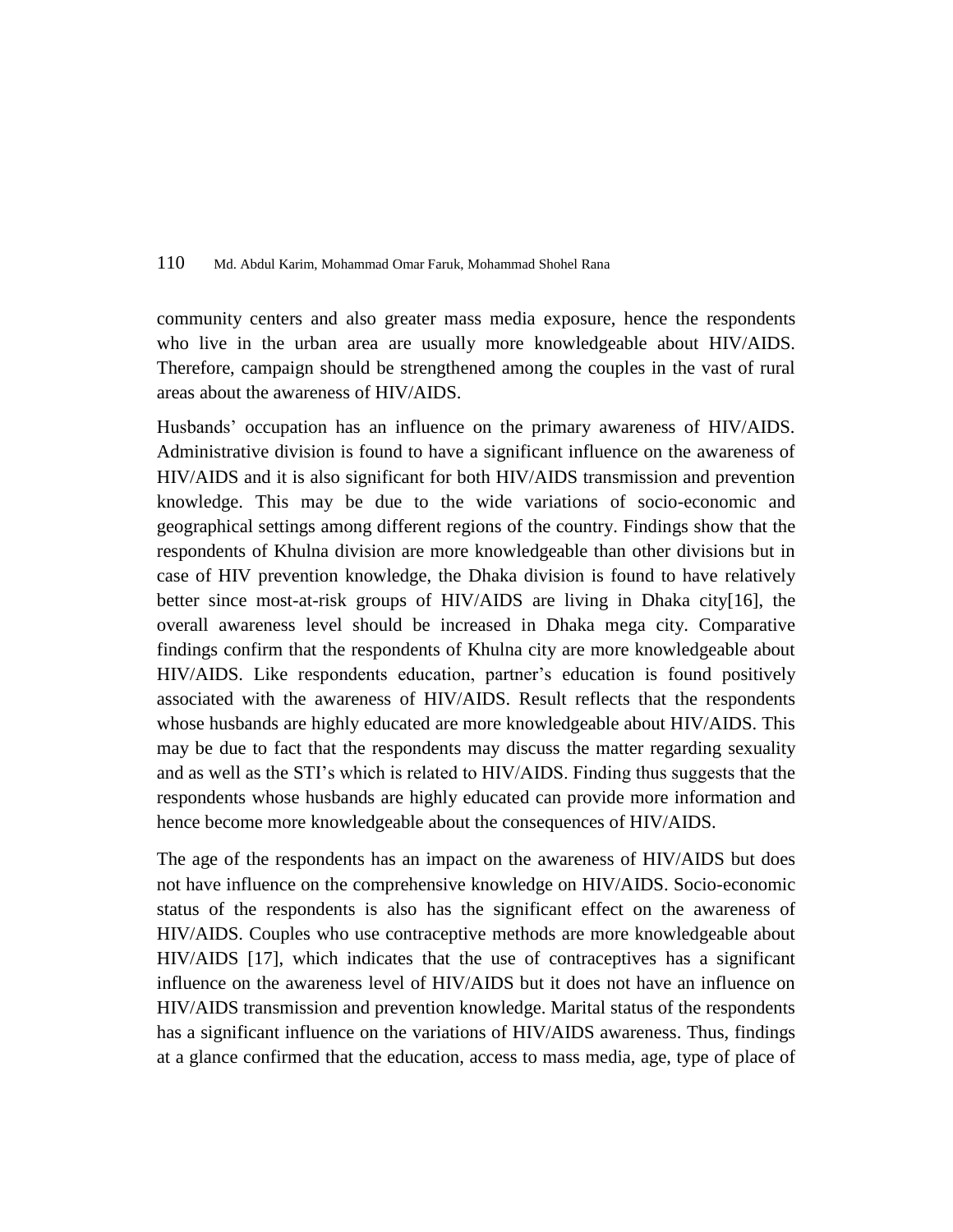residence, husband's education and occupation, socio economic status and contraceptive use have significant influence on the awareness of HIV/AIDS in Bangladesh.

Therefore, based on the findings obtained from the multidimensional analyses it can be suggested that fruitful steps should be launched by concerned authorities to increase the educational level and socio economic conditions of the people across the country. Moreover, electronic and print media campaign should be strengthened regarding the consequences of HIV/AIDS. In addition, regional disparities in the context of education, socio-economic condition and other facilities should be reduced in a great extent. Furthermore, increase of contraceptive prevalence rate (CPR) could be an important significant factor for raising the awareness level of HIV/AIDS and reduction of its spread.

Finally, it can be concluded that proper implementation of the recommendations given above likely to raise the awareness level, transmission and prevention knowledge of HIV/AIDS, which could also be a best course of action for the reduction of its spread in the densely populated country of Bangladesh.

# **References**

- [1] J. Shaman and M. Kohn, *Proc. Natl. Acad. Sci. U. S. A.*,2009, **106**(9), 3243.
- [2] R. Granich, B. Williams, J. Montaner, and J. M. Zuniga, *The Lancet*, 2017, **390**(10092), 341.
- [3] https://www.unaids.org/en/resources/documents/2016/prevention-gap (Last accessed on January, 2021).
- [4] J. D. Smith and K. L. Tan, *Otolaryngol. Clin. North Am.*, 2018, **51**( 3), 659.
- [5] ttps://www.unaids.org/en/dataanalysis/knowyourresponse/HIVdata\_estimates (Last accessed January, 2021).
- [6] O. Faruk, N. Begum, and S. Rana, *Int. J. Data Sci. Technol.*, 2017, **3**(6), 56.
- [7] Mitra and Associates and Macro International, Bangladesh Demographic and Health Survey, Dhaka, Bangladesh and Calverton, Maryland, USA, 2007.